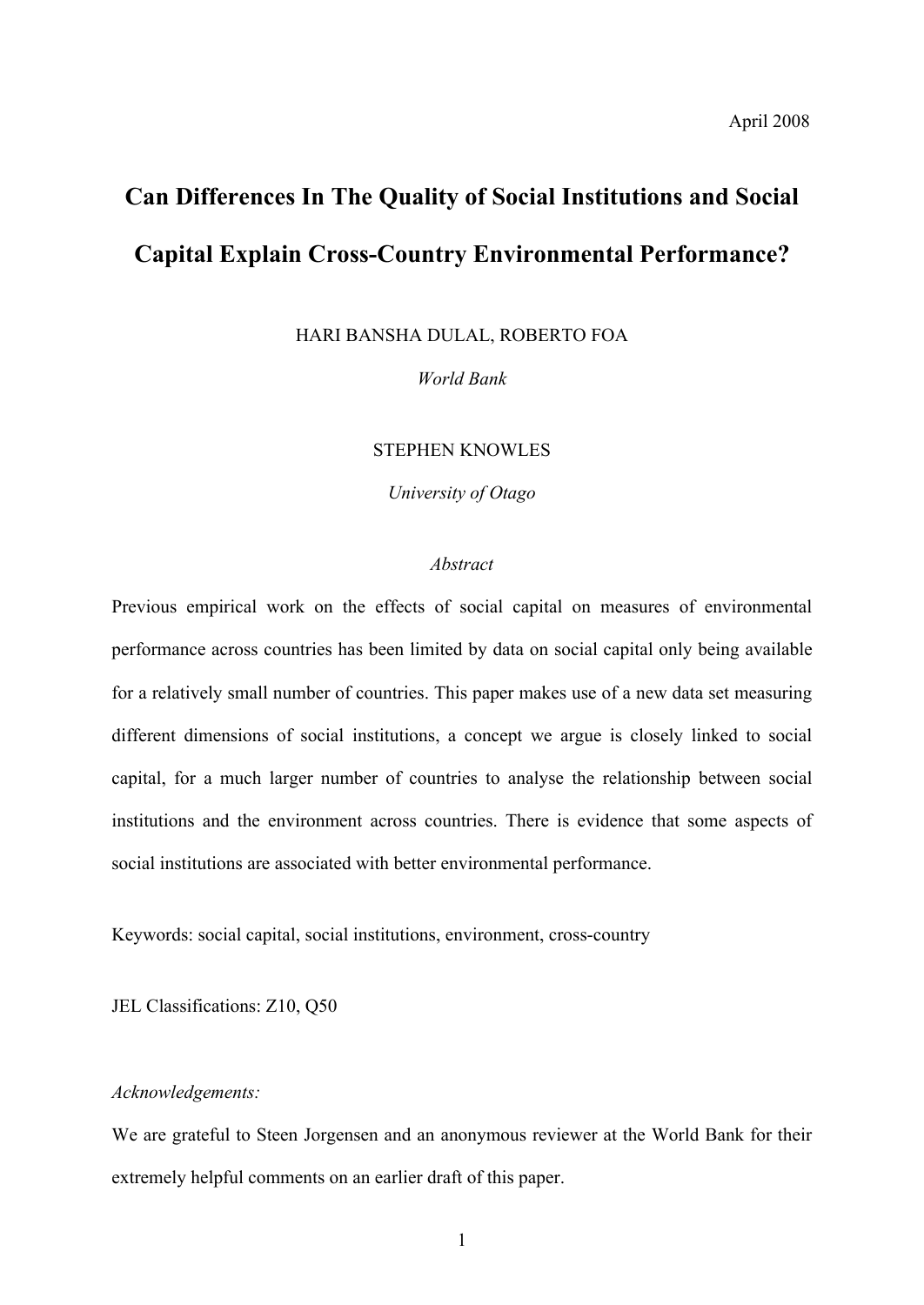#### **1. Introduction**

The Stern Review (Stern et al, 2006, p.i) argues that climate change is the "greatest and widest ranging market failure ever seen". There is little doubt that the issue of climate change has focused attention on the issue of environmental sustainability like never before. In an attempt to provide quantitative measures of a country's level of environmental sustainability, the Center for International Earth Science Information Network (CIESIN) at Colombia University, in collaboration with the World Economic Forum, have compiled an Index of Environmental Sustainability (ESI). This composite index includes data on a large number of variables, classified under 21 headings, including measures of pollution levels (including water and air quality), environmental management efforts, natural resource endowments, the extent of recycling, etc. Higher values of the ESI, which has a range of 0 to 100, indicate higher potential for environmental sustainability. In the 2005 dataset, the highest ESI score is recorded by Finland (75.1) and the lowest score by North Korea (29.2).

Why do some countries have higher levels of environmental sustainability than others? One possible explanation, but one that has received little attention in the cross-country literature, is the role of social capital, or social institutions. Drawing on a newly available data set, this paper empirically analyses the extent to which cross-country differences in social capital, and broader aspects of social institutions, can explain differences in environmental performance across countries.

Two of the most widely cited definitions of social capital are "features of social organisation, such as trust, norms, and networks, that can improve the efficiency of society" (Putnam et al, 1993, p.167) and "trust, cooperative norms, and associations within groups" (Knack and Keefer, 1997, p.1251). At the risk of generalising to some extent, most definitions of social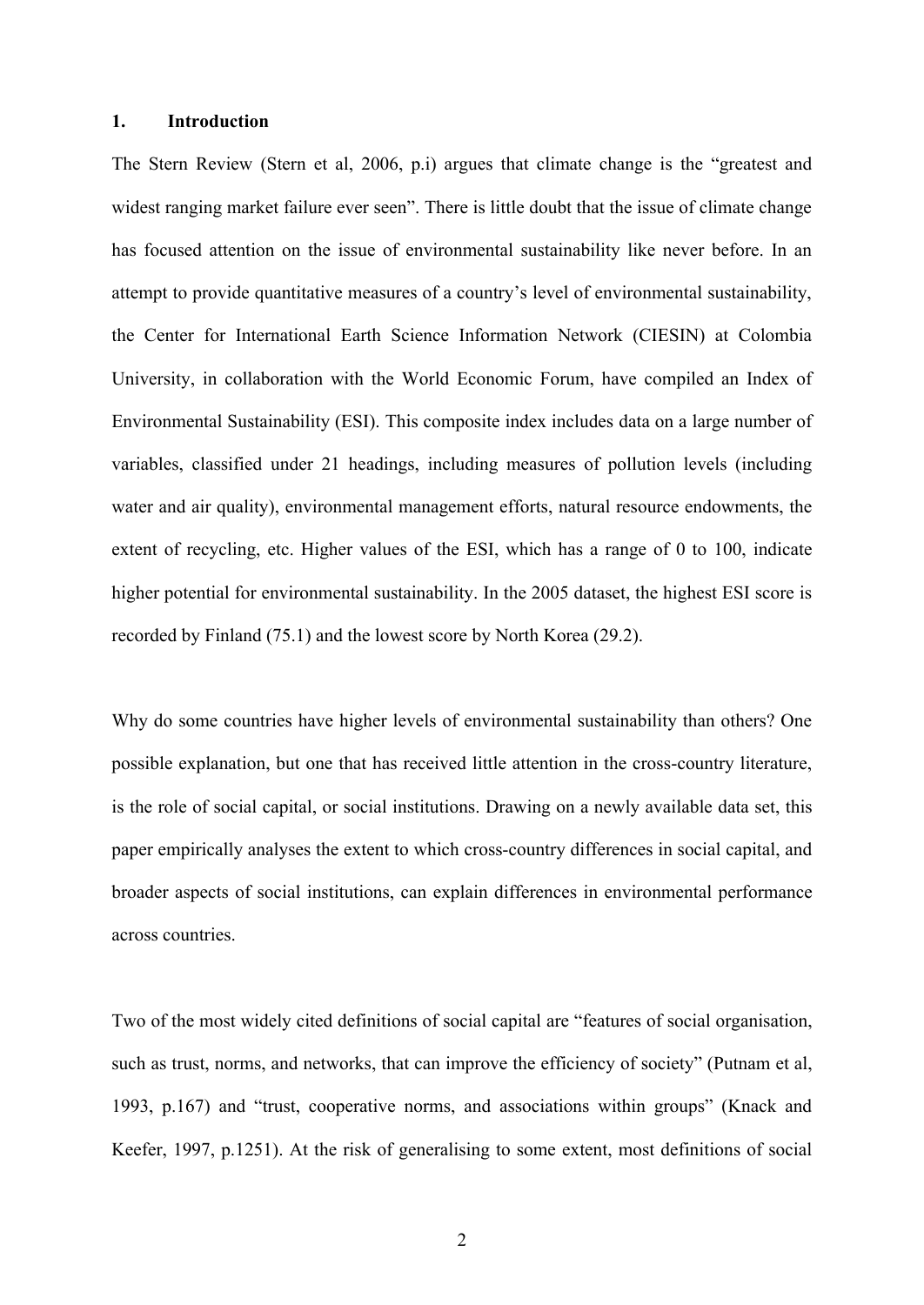capital include the notions of trust and reciprocity, a shared set of cooperative norms and networks and/or connectedness between individuals.

These broader notions of social capital are very akin to informal institutions as defined by North. North (1990, p.3) defines institutions as 'the rules of the game in a society or, more formally, [they] are the humanly devised constraints that shape human interaction.' North also distinguishes between the concepts of formal and informal institutions. He defines formal institutions as rules that human beings devise (for example, laws and regulations enacted by governments). Informal institutions on the other hand include conventions, norms and codes of behaviour. As argued by Knowles (2007), in terms of definitions, social capital seems very similar to North's concept of informal institutions. For the remainder of this paper, we use the phrase "social capital" when discussing past work that has used this term, but use the phrase "social institutions" with reference to the data set used in our empirical work.

High levels of social capital and/or high quality social institutions are likely to facilitate cooperation by lowering the cost of collective action. When this cost is lowered, people are more likely to engage in collective activities and less likely to engage in unfettered private actions that have negative environmental effects. There is some evidence from micro data in developing countries that levels of social capital are positively correlated with environmental outcomes (see, for example, Isham et al, 2002; Katz, 2000). At the cross-country level there is only one paper (Grafton and Knowles, 2004) we are aware of that examines the correlation between social capital and environmental performance. Grafton and Knowles find somewhat mixed evidence regarding the relationship between social capital (as proxied by data on generalised trust, norms of cooperation and measures of group membership from the World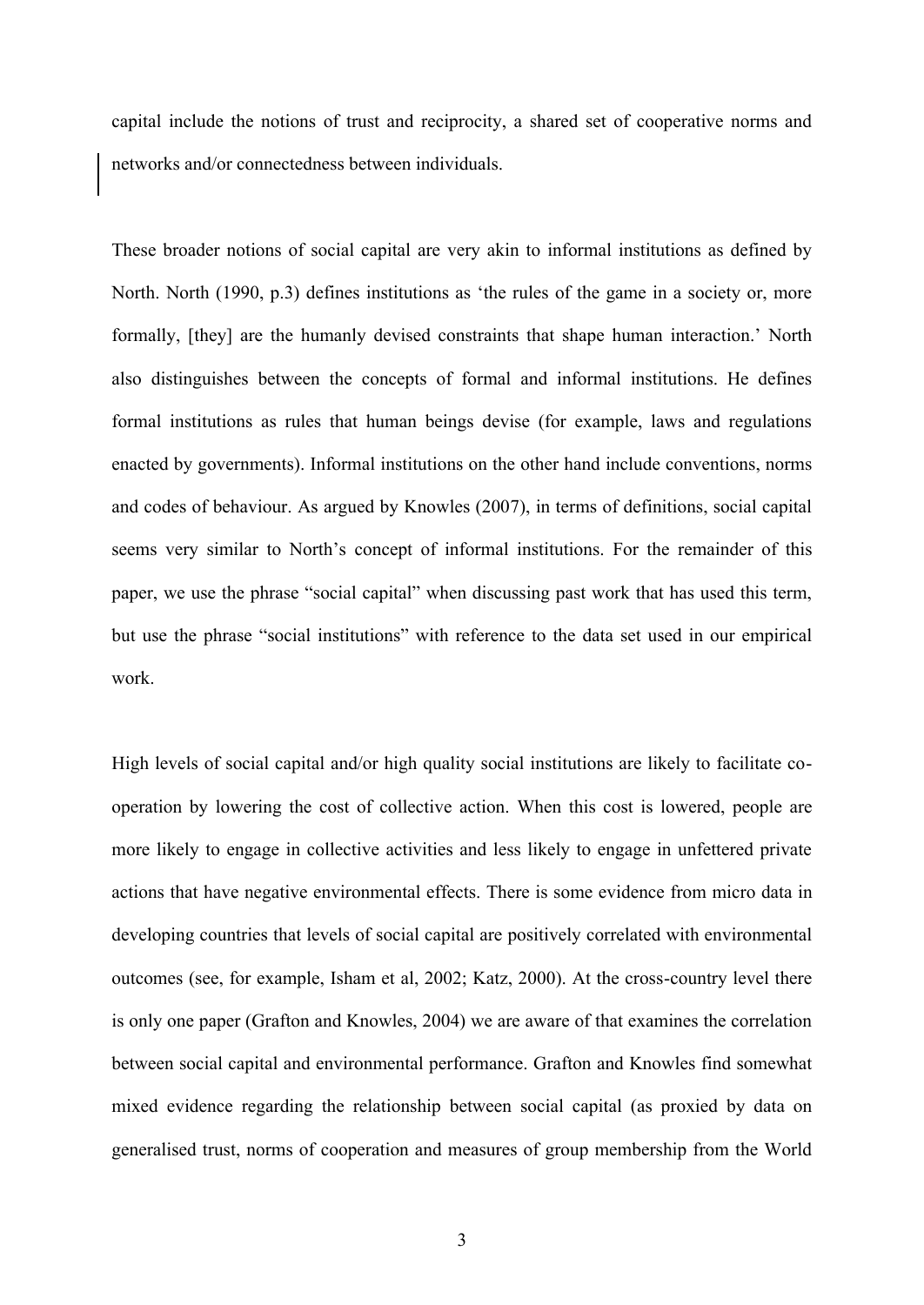Values Survey) and environmental performance. Their empirical work is based on data for a relatively small number of countries, with the sample being dominated by high-income countries.

In this paper we measure social institutions using a number of proxies from a data set recently compiled by the World Bank (Foa, 2008). This data set contains data for over 100 countries, making it possible to analyse the relationship between social capital and other aspects of social institutions and environmental outcomes for a much larger number of countries than has been previously possible. We find evidence of a significant positive relationship between some dimensions of the quality of social institutions and environmental performance.

Section 2 reviews the existing cross-country empirical literature on environmental outcomes. Section 3 describes the social institutions dataset that is used in this study. Section 4 presents arguments as to why different dimensions of social capital/institutions may be correlated with environmental outcomes. Section 5 outlines the empirical model, with the empirical results being presented in Section 6. Section 7 concludes.

# **2. A Review of the Cross-Country Empirical Literature on Social Capital and the Environment**

Grafton and Knowles (2004) analyse the relationship between social capital and national environmental performance, as measured by the ESI, for a sample of 35 countries, with their data sample being made up largely of high-income countries. Their social capital data are taken from the third wave of the World Values Survey (Inglehart et al, 2000). They employ three different proxies of social capital: *WVSTRUST*, *WVSCIVIC* and *WVSASSOC*.

4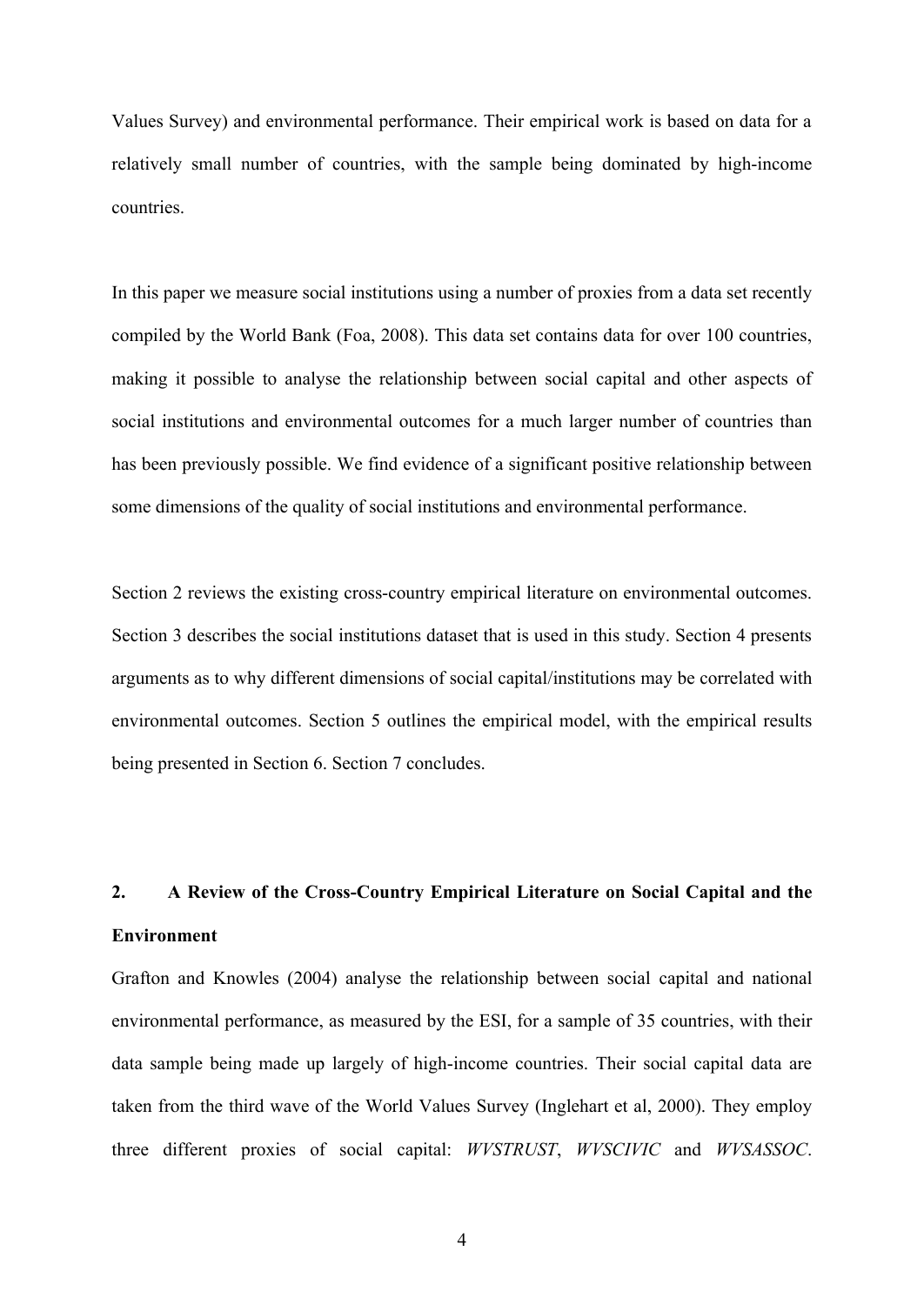WVS*TRUST* measures the proportion of the population who answer "most people can be trusted" to the question "generally speaking do you think that most people can be trusted, or that you can't be too careful in dealing with people?" *WVSCIVIC* is an index measuring the extent to which people think certain behaviours (such as cheating on your taxes, or avoiding a fare on public transport, if you had the chance) can be justified. *WVSASSOC* measures the extent of membership of different voluntary groups (such as church or religious groups and sports clubs). These social capital proxies were first used in cross-country empirical work by Knack and Keefer (1997), in the context of explaining cross-country differences in the rate of economic growth.

Grafton and Knowles find a significant *negative* correlation between both *WVSTRUST* and *WVSASSOC* and the ESI, which is counter to expectations, but a significant positive correlation between *WVSCIVIC* and the ESI. Grafton and Knowles also analyse the relationship between what they term "public social capital" and the environment. Public social capital is proxied by a measure of democratic accountability and a measure of the extent of corruption, both of which in North's typology would be classified as formal institutions. Both proxies are generally insignificant. Of the other control variables they include (such as income per capita, measures of ethnic and religious diversity and population density), only population density (with a negative sign) and income per capita (with a positive sign) are significant in the majority of specifications. Grafton and Knowles (2004, p.366) argue that their "findings provide very little empirical support for the hypothesis that higher levels of social capital and related variables improve cross-national environmental quality", but note that these results should be regarded as preliminary, given the difficulties associated with measuring social capital.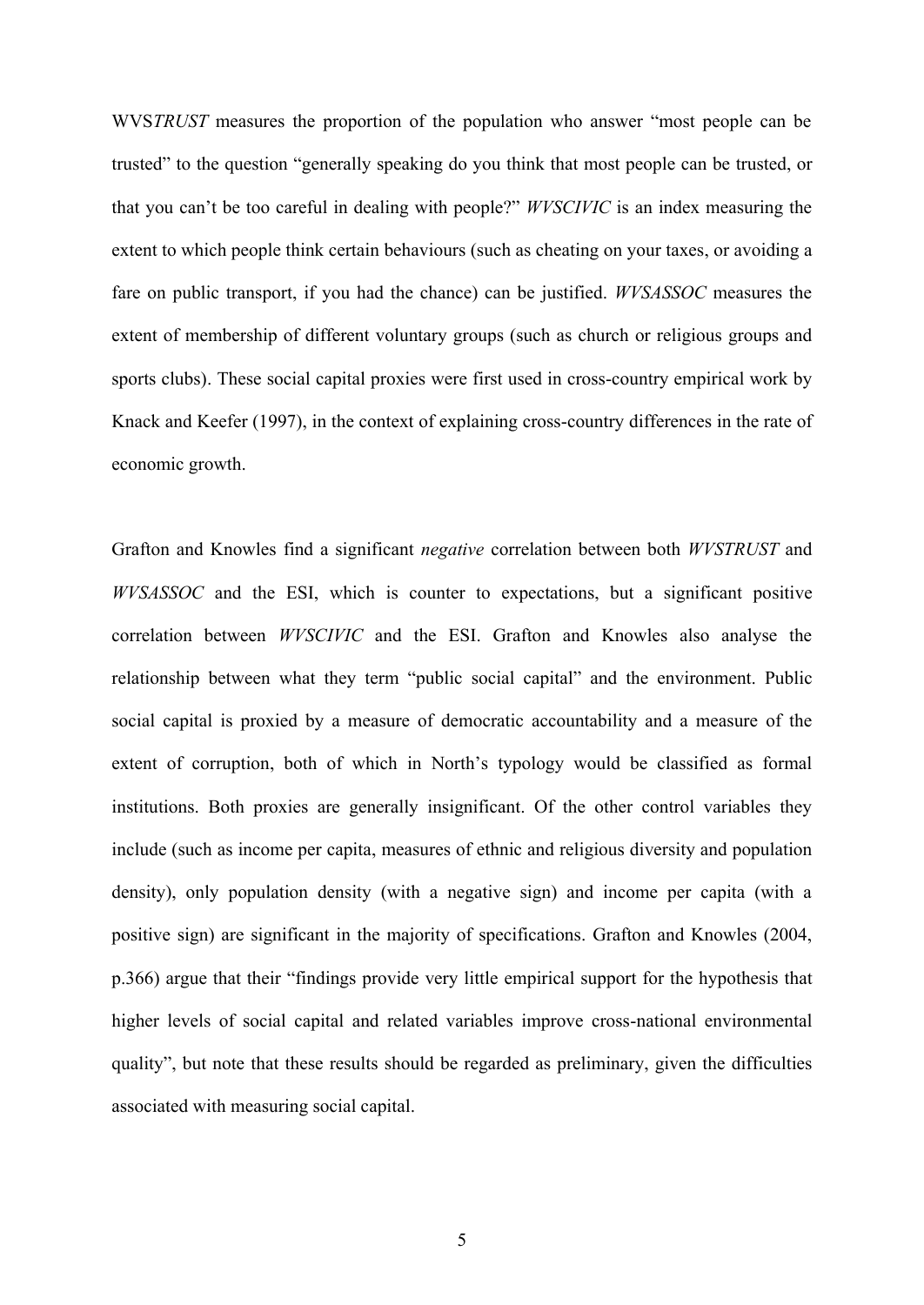A related literature analyses the effect of democracy on cross-country environmental outcomes. It is possible that in a democracy citizens are more informed about environmental issues (due to freedom of the press, for example) and can express their preferences regarding environmental issues at the ballot box (Payne, 1995). In addition, to the extent that environmental issues often have a long-run focus, and that autocratic leaders are more shortsighted than the median voter, democracies may enjoy better environmental outcomes than non-democracies (Congleton, 1992). A counter argument would be that democratic leaders are often only elected for a few years, while autocratic leaders stay on for decades, thus the incentive would be for the unaccountable democratic leader to make a quick profit by selling natural resources before they are voted out of office – a version of the "tragedy" of the commons. On the other hand, to the extent that democracy is associated with free market economies with little regulation, this may lead to market failures which place pressure on the environment (Neumayer, 2002). Contrary to this, western liberal democracy tends to be associated with clearer and more stable property rights, leading to greater incentives for protection and sustainable use of natural resources. Hence, in theory, democracy could have either a positive or negative effect on environmental performance.

Previous empirical work on the relationship between democracy and the environment across countries is inconclusive, with measures of democracy being positive in some studies and negative in others. There is some evidence that whether democracy has a positive, negative or insignificant effect depends on which environmental outcomes are being explained. Midlarsky (1998) finds a significant negative correlation between democracy and  $CO<sub>2</sub>$ emissions and soil erosion by both water and deforestation, but a significant positive relationship between protected land area and democracy. Neumayer (2002) finds a significant positive correlation between democracy and environment commitment (as proxied by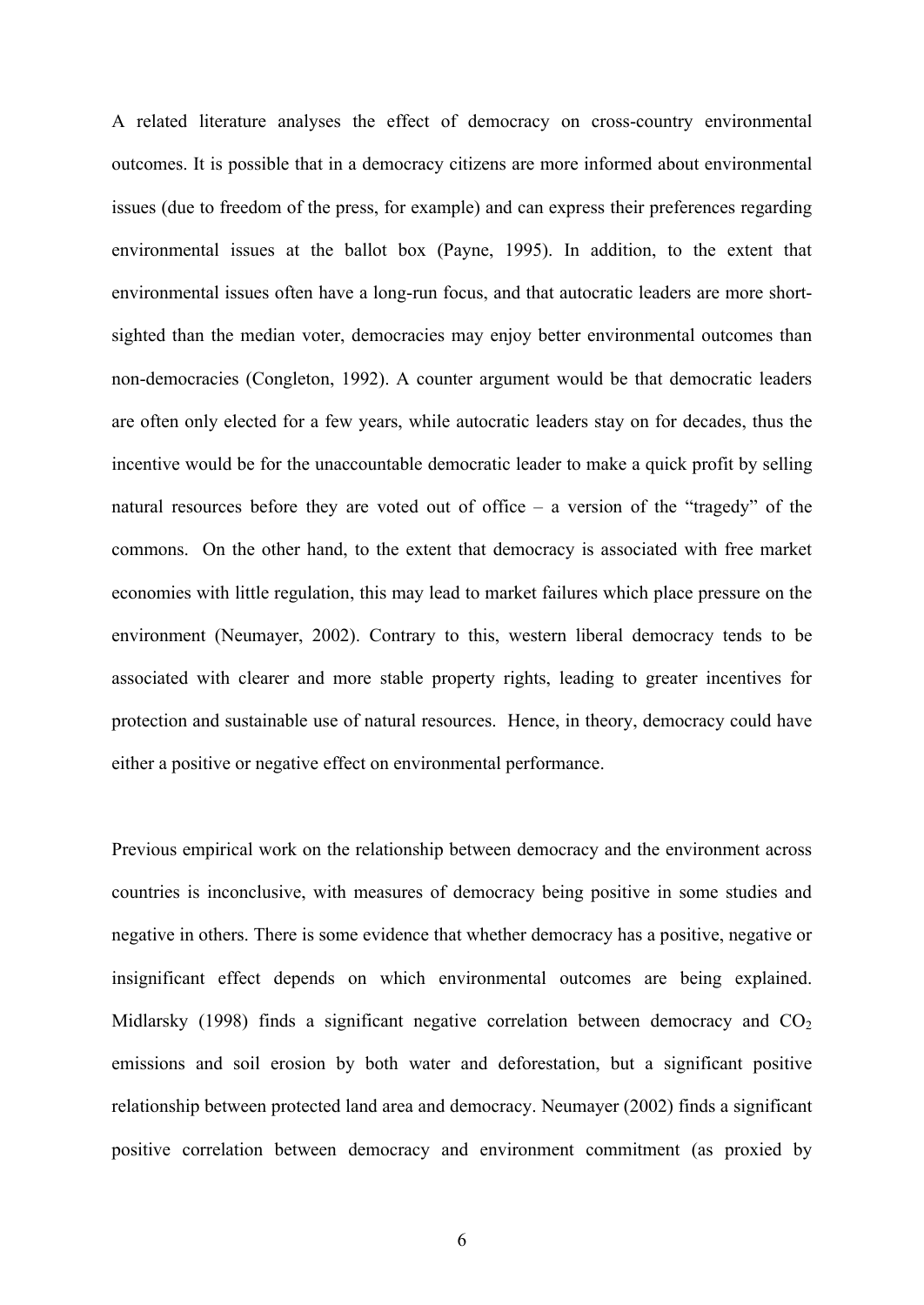whether countries have signed multilateral environmental agreements). Frederiksson et al (2005) find that the number of environmental lobby groups has a negative effect on the lead content of gasoline, but only in countries with a high degree of political competition (as proxied by the percentage of votes not going to the ruling party). Scruggs (1999) finds an index of corporatist political institutions and environmental group membership to be significantly positively correlated with an index of environmental outcomes for a sample of 17 industrialised countries. Torras and Boyce (1998) find that countries with higher levels of political and civil liberties tend to have lower emissions of a number of pollutants, especially in low-income countries.

#### **3. The Social Institutions Data**

As noted above, previous empirical work on the link between social capital and the environment has been hampered by a lack of data on social capital and social institutions of sufficient quality and cross-country coverage. In our empirical work we proxy for social capital and other aspects of social institutions using six indices recently produced by the social development indicators project of the World Bank (Foa, 2008). These indices combine 200 items, from some 25 sources, into six social institutional clusters: inclusion of minorities (*INCLUSION*), gender equity (*GENDER*), intergroup cohesion (*COHESION*), levels of crime and personal trust (*TRUST*), local community (*COMMUNITY*), and civic engagement (*CIVIC*). For each cluster, items are combined using a latent variables approach, as adopted in the generation of the Worldwide Governance Indicators and Transparency International's Corruptions Perceptions Index (Kaufmann et al 1999, 2007; Lambsdorff 2006). The intuition behind these procedures is that each set of indicators represents some implicit value of the underlying phenomenon in each society, on differing scales, with differing country samples,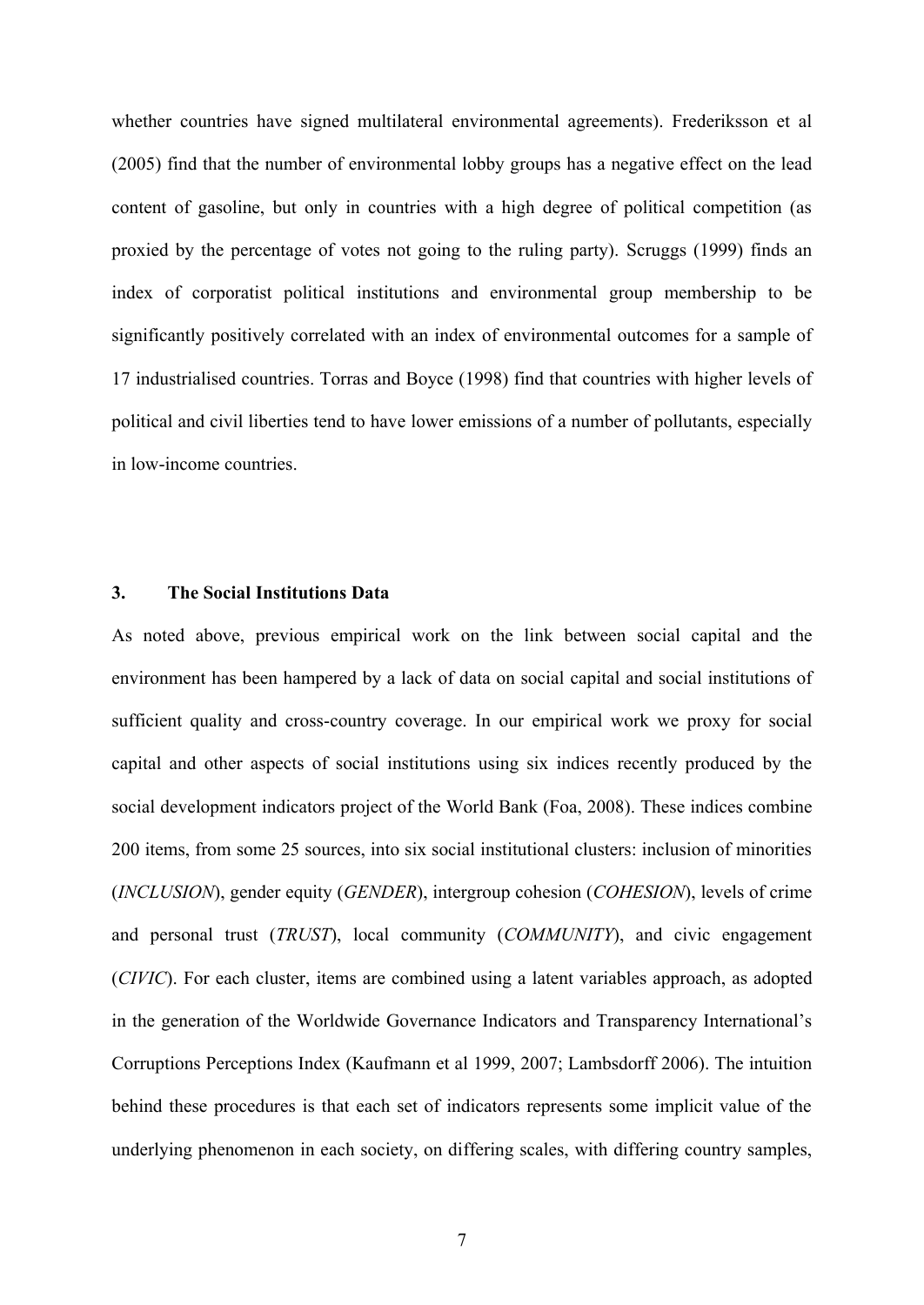and with varying degrees of measurement error. Assuming that errors are uncorrelated across sources, indicators can be combined to reduce the aggregate level of error.

The first cluster, inclusion of minorities (*INCLUSION*), is a measure of discrimination against vulnerable groups such as indigenous peoples, migrants, refugees, or lower caste groups. Items included in this cluster are responses to survey questions such as whether respondents feel discrimination in their society, estimates of economic disparities between ethnic groups, and the proportion of respondents who themselves would discriminate against other ethnicities, religions, or castes.

The second cluster, gender equity (*GENDER*), specifically estimates levels of discrimination against women. Included in this cluster are data on health, educational, and wage-related gender disparities, as well as data on the norms of discrimination that sustain these over time, such as the proportion of managers who believe men have more right to a job than women, or the proportion of parents who believe that boys should be prioritised in access to education.

The third area, inter-group cohesion (*COHESION*), reflects the extent of social conflict among ethnic, religious, or other social identity groups. Unlike the inclusion measure, which evaluates latent discrimination against salient identity groups in society, *COHESION* uses data on overt conflict, such as ratings on the level of ethnic and religious tensions, or the number of riots, assassinations, and acts of terrorism.

The fourth area, crime and personal trust (*TRUST*), is an enhanced measure of general social trust, and brings together standard social trust items with data on the "trustworthiness" of others, based on criminal and related activity.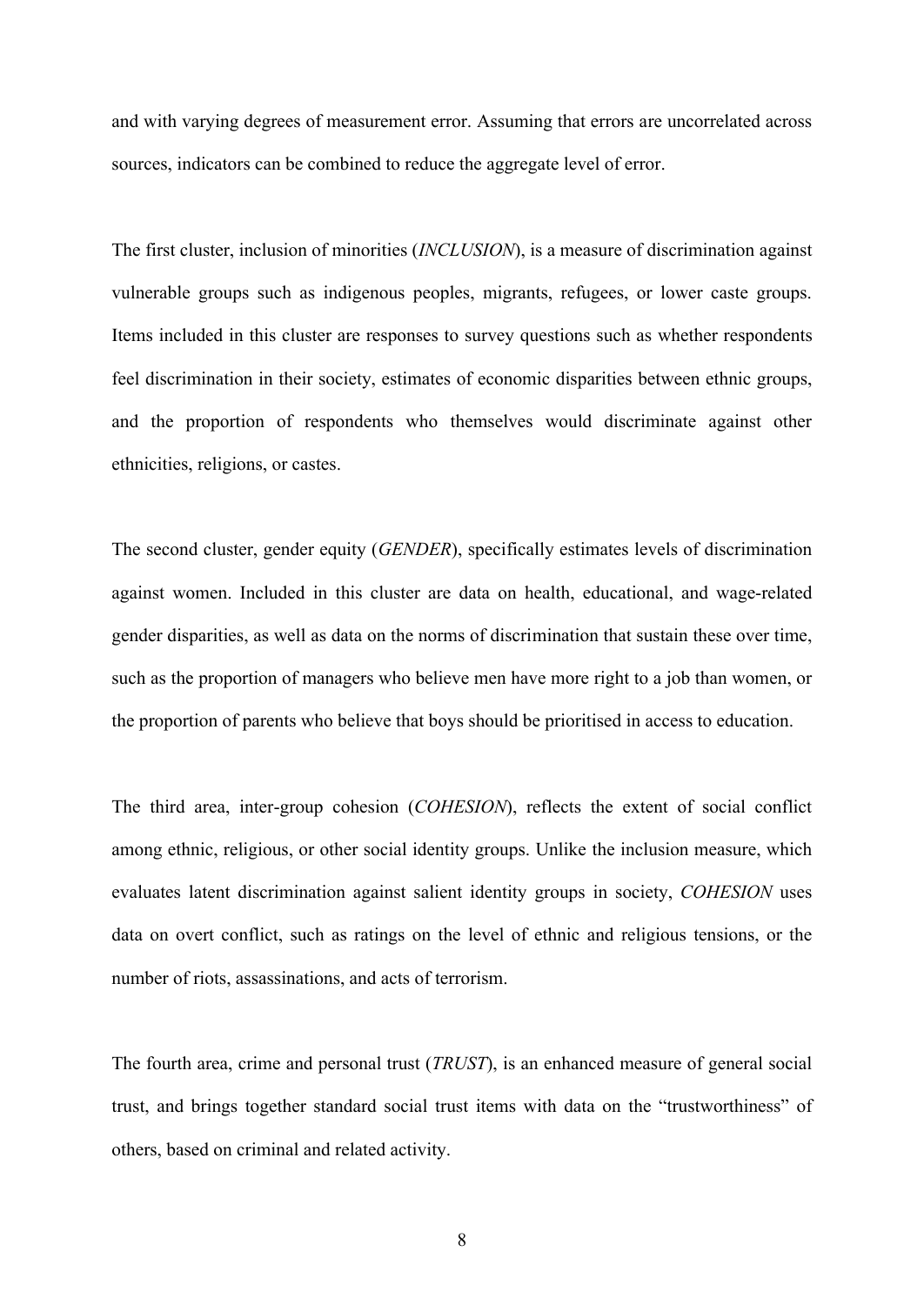The fifth area, strength of community (*COMMUNITY*) measures the level of engagement in local associations and networks. Strength of community is measured using data on levels of engagement in local voluntary associations, time spent socializing in community groups, and membership of developmental organizations.

Finally, the sixth area is the level of civic engagement (*CIVIC*), which measures the extent to which social practices encourage a more active and critical interaction with political authorities. The strength of civil society is measured using survey data on participation in civic activities such as petitions or marches, access to media through newspaper and radio, and the density of international civil society organizations. Civic engagement differs from measures of formal political institutions, such as the *DEMOC* measure produced as part of the Polity dataset, as it measures the specifically social practices and norms that 'make democracy work'. These informal institutions include a high level of civic informedness regarding political debates and policies, a willingness among citizens to express their views through civic forums such as community meetings or the press, and mobilisation to place pressure on officials to deliver better public services, for example via protest or petition. Studies such as Putnam et al. (1993) have identified these practices as essential for maintaining government efficacy, in addition to the existence of formal rules such as elections and constitutional guarantees of civil liberties, which are measured by the *DEMOC* variable.

The premise behind the construction of each of these indices is that they constitute measures of social institutions, understood as the informal norms and conventions that pattern human interaction (North 1990). Because this encompasses a wide range of human customs and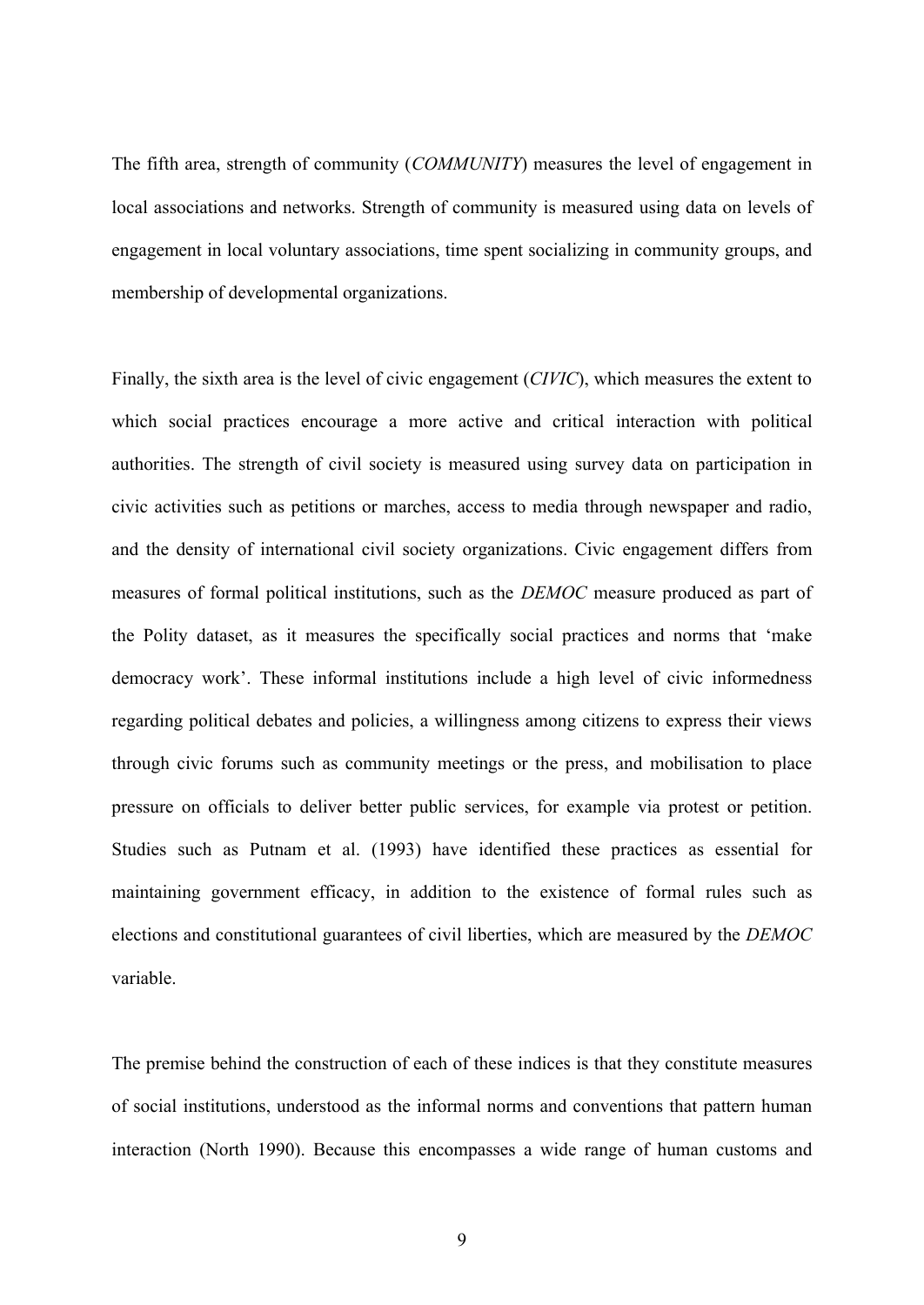practices, from among the universe of total possible institutions, these six clusters have been chosen as they constitute *social institutions*, that is, the set of institutions which lead to gains in public welfare by i) improving allocative efficiency, ii) reducing transaction costs, and iii) enabling collective action. The first two clusters, *INCLUSION* and *GENDER*, capture the allocative aspect, by measuring the extent to which all individuals within a society are able to participate equally in social and economic opportunities, without discrimination based on religion, ethnicity, caste, or gender, and thereby make the fullest use of their knowledge of skills. The second two clusters, *COHESION* and *TRUST* capture the contribution of social institutions to transaction costs, by measuring the extent to which cooperation among actors requires additional monitoring and enforcement of contracts. Finally, the clusters for *COMMUNITY* and *CIVIC* capture the contribution of social institutions to the possibility of collective action, whether within a community, or between the public at large and providers of public goods and services, in the form of the state.

#### **4. The Relationship Better Social Institutions and the Environment**

In this section of the paper we present arguments as to why higher quality social institutions may be beneficial for environmental outcomes. In doing so we refer to the six dimensions of social institutions measured by the World Bank social development indicators project.

It was suggested in Section 3 that *INCLUSION* and *GENDER* can be thought of as proxies for the extent that different groups are able to participate in society, with *INCLUSION* measuring the extent to which minority groups are able to participate, and *GENDER* focusing on participation of women. *COHESION* and *TRUST* can be thought of as measuring the extent of trust and norms of reciprocity and cooperation within society. Finally, *COMMUNITY* and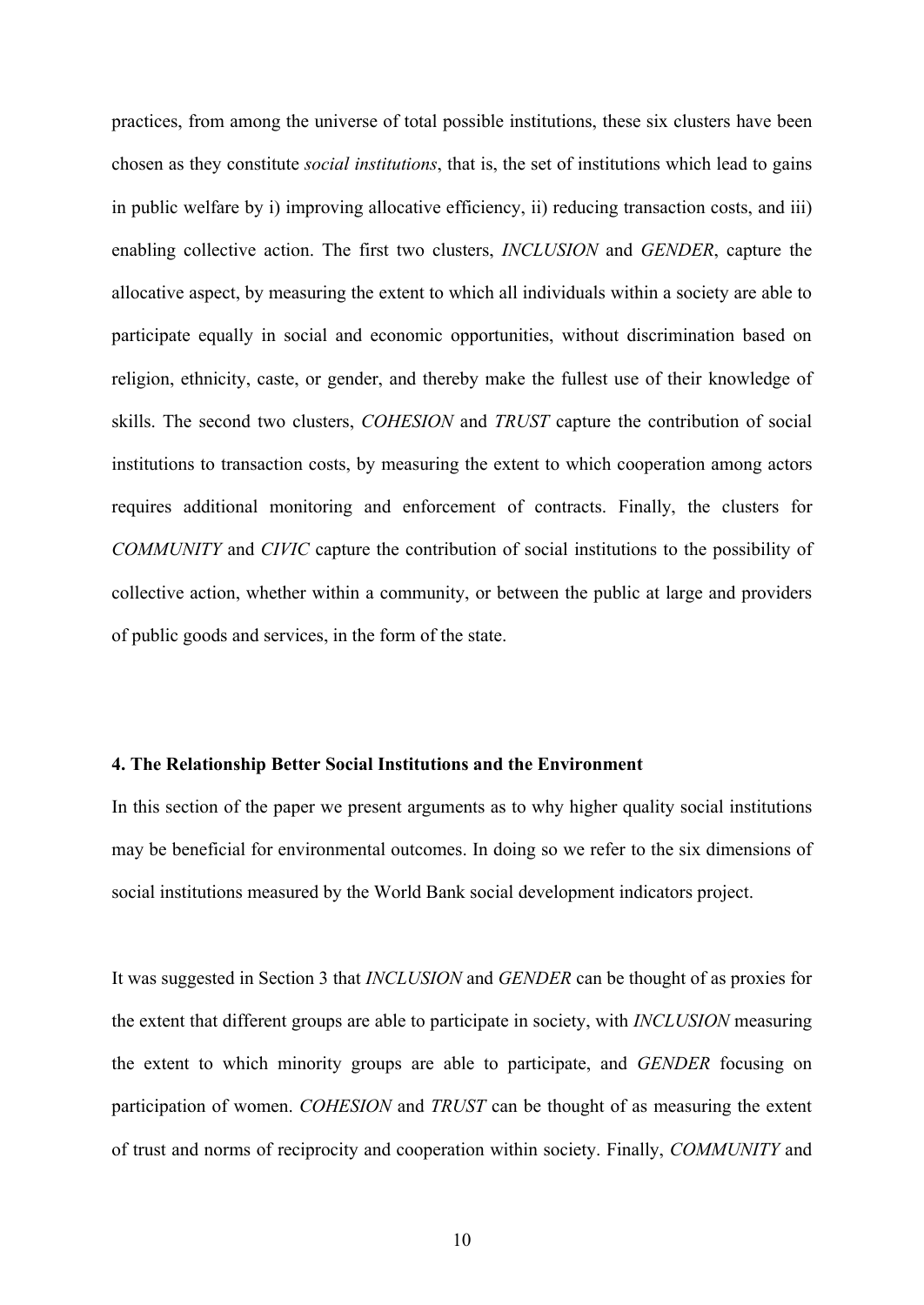*CIVIC* can be conceived as measuring the possibilities for collective action, with *CIVIC* measuring the extent of political engagement and *COMMUNITY* the extent of engagement with more localised institutions.

## *4.1 Participation (GENDER and INCLUSION)*

We noted in Section 3 that when all members of society are able to participate fully in that society, making use of the skills and knowledge set that they have, that this is likely to improve allocative efficiency within society. If some groups within a society could potentially contribute to improved environmental outcomes, but are excluded from active participation in that society, then this will obviously have a negative environmental impact. Hence we would expect a positive correlation between our measures of participation and environmental outcomes.

A growing literature supports the view that societies with greater gender inclusion may achieve better environmental outcomes. Especially in rural areas of developing countries, rural women depend on communal resources for subsistence needs, due to the lack of access to private land, employment, and other productive assets (Agrawal, 1994). Prasal et al (1987) attribute this close relationship to necessity. Based on their four village study in rural Nepal, they report that women have a more responsible attitude towards forests than men because it plays an important role in their daily lives. As female children and women are responsible for collecting firewood and fodder, additional hardship they and their children would face as a result of depleted forests would motivate them to become more responsible than their male counterparts. Thus, the division of labor within the household and women's responsibility towards procuring resources such as water, fuel and wood, make women both more dependent on common property resources and at the same time more vulnerable to the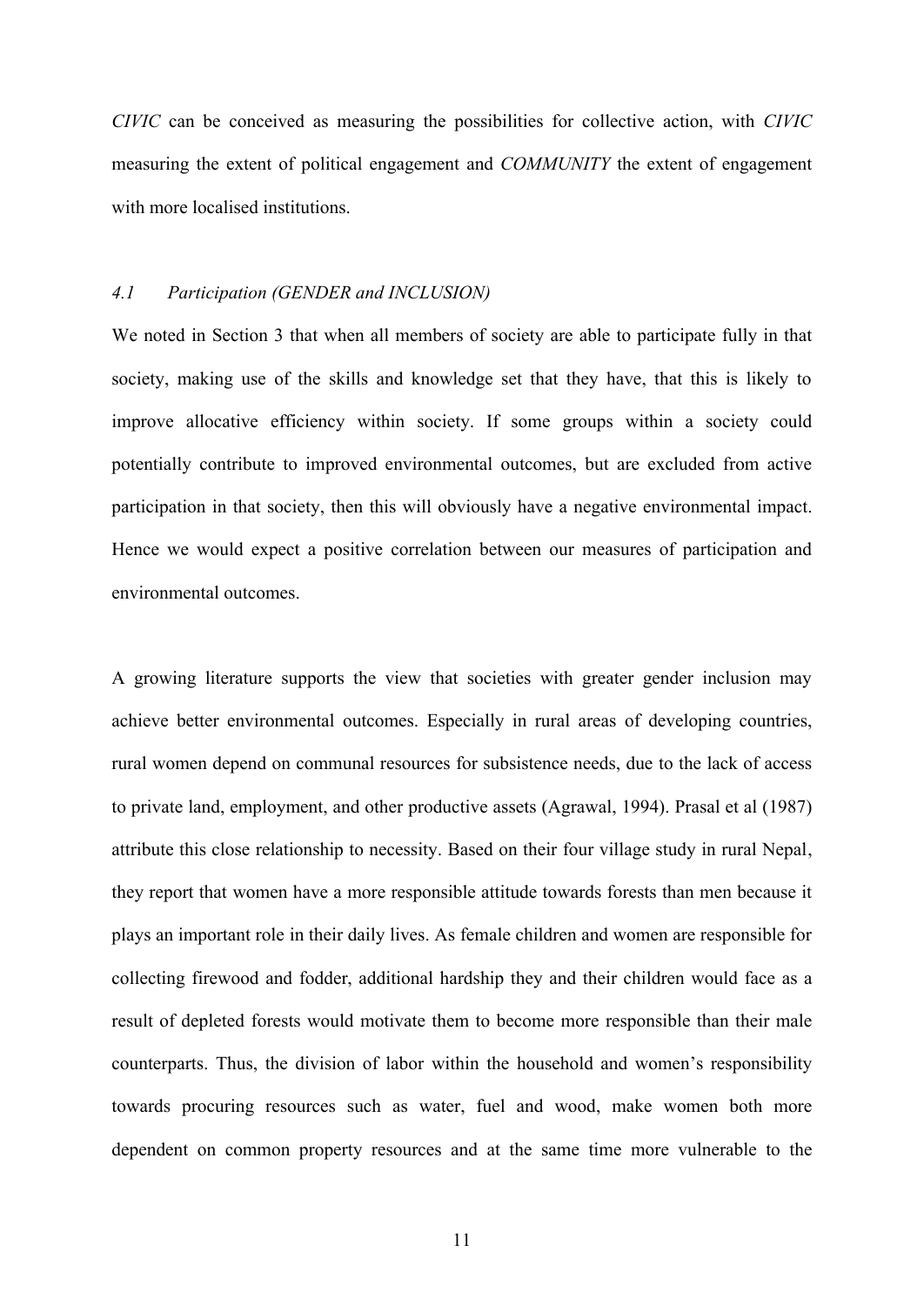negative externalities of natural resource degradation (Manion, 2002). Forest protection movements such as "Chipko", in what is now known as the Uttarakhand Hills in India, in which women play a major role, confirm women do understand vulnerabilities and can mobilize and demonstrate in favor of environmental protection, if needed (Karan, 1994).

Molinas (1998) in an empirical study drawing on data from 104 peasant cooperatives in Paraguay, finds that the degree of cooperation within these cooperatives increases with the level of female membership. Turning to groups concerned specifically with the environment, Westermann et. al., (2005) compare the performance of 46 natural resource management (NRM) groups across 20 countries in Latin America, Africa and Asia. They find that women's groups tend to behave more collaboratively and have greater capacity to sustain collective action than groups made up entirely of men, or mixed groups containing both men and women.

The arguments summarised above suggest that women may be more conscious of environmental issues than men. If this is true, then we would expect that excluding women from full participation in decision making will have a negative effect on environmental measures.

# *4.2 Trust, Cooperative Norms and Reciprocity (COHESION and TRUST)*

People are more likely to act in the common interest when they have a high degree of trust in others. Even the slightest doubt in the mind of people that others in their community are not trustworthy will result in the breakdown of cooperative norms, including those with respect to the environment. High degrees of trust and cooperation also reduce transactions costs, making it easier to resolve collective action problems.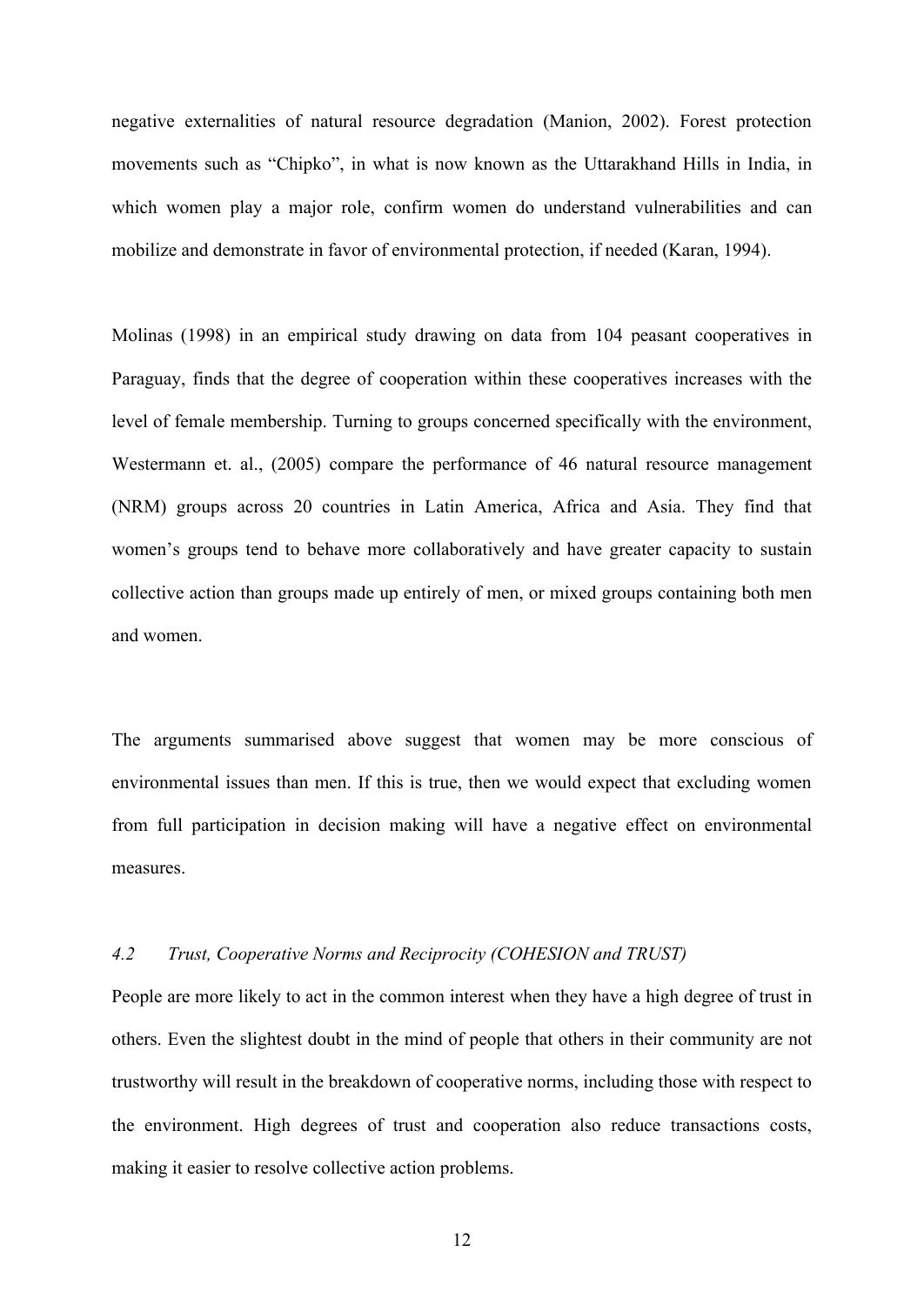Katz (2000) details a number of informal rules and norms that have evolved to govern the use of communally owned forests in the Western Highlands region of Guatemala. For example, many communities allow members the unrestricted right to gather fallen trees and branches for firewood, as long as the wood is only for the use of their family, but the felling of a live tree requires the authorisation of a local committee. The existence of such norms presupposes either a high degree of trust that others will adhere to these norms, or sanctions against those who fail to adhere to the norms. The trust required for cooperative norms to be sustained may well be the result of intergroup cohesion, which may itself result from the density of local networks.

# *4.3 Possibilities for Collective Action (COMMUNITY and CIVIC)*

Theoretically, given that most environmental resources are common property resources, their sustainable use and protection requires collective action. That is, one would expect *a priori* that communities with higher quality institutions that promote collective action would do better on environmental management. This theoretical argument is supported by microevidence. For example, based on case studies in Sri Lanka and Indonesia, Isham (2002) demonstrates that differences in social capital can explain differences in indicators of environmental quality, such as access to clean water, and suggests that investment in social capital should be considered alongside potential investment in physical and human capital during the planning of development projects. Also in Sri Lanka, research by Uphoff and Wijayaratna (2000) shows that cooperation between rural farmers over sharing access to water can lead to an increase in agricultural yield even in the drought season.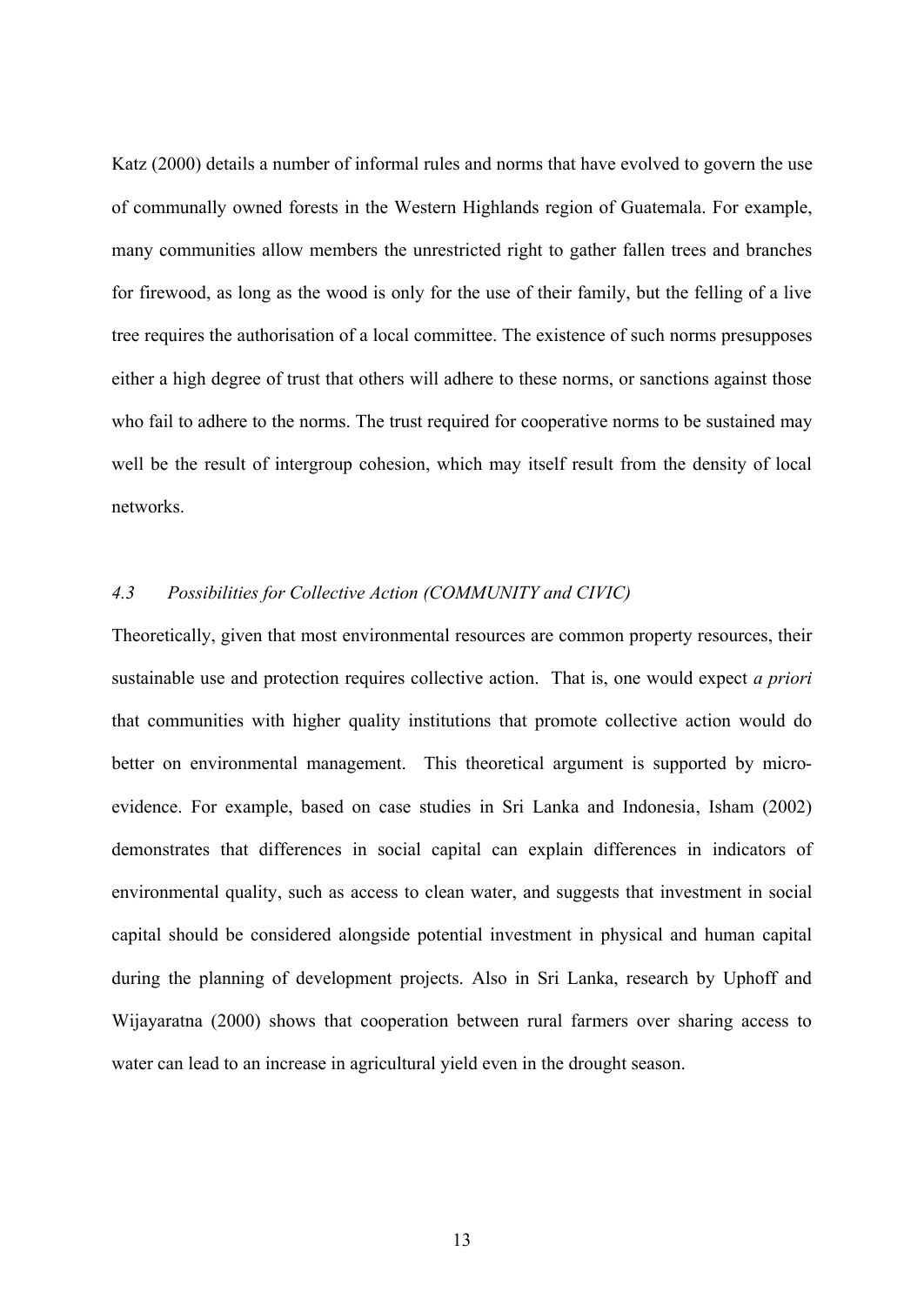Gebremedhin et. al. (2003) empirically demonstrate that connectedness in the community, in the sense of the extent to which members of the community interact with each other, plays an important role in redressing resource degradation and increasing community wealth. Katz (2000) finds that open access resources are much better managed in the Western Highlands region of Guatemala, where she argues social capital is high, than in the El Petén region, where the level of social capital is lower. She suggests (p.121) that "where social capital exists among natural resource users, it fosters a sense of ownership and respect for boundaries, and provides the foundation for use rules, monitoring, and enforcement mechanisms which helps preserve the natural resource base. In contrast, an absence of social capital in a situation where property rights is poorly defined can lead to resource mining in both private and common property regimes."

As argued in Section 3, *COMMUNITY* and *CIVIC* capture the contribution of social institutions to the possibility of collective action. When there is a high degree of engagement with the local community (*COMMUNITY*), be it through formal or informal networks, this is likely to make it easier to resolve collection action problems, such as the management of common property resources or internalising externalities that are localised in nature. Dealing with these issues at a national level requires a high degree of engagement with political authorities (*CIVIC*).

# **5. The Empirical Model**

The previous section of the paper presented arguments as to why we might expect a significant positive association between higher quality social institutions, as measured by the social development indices, and environmental performance. There is evidence of such a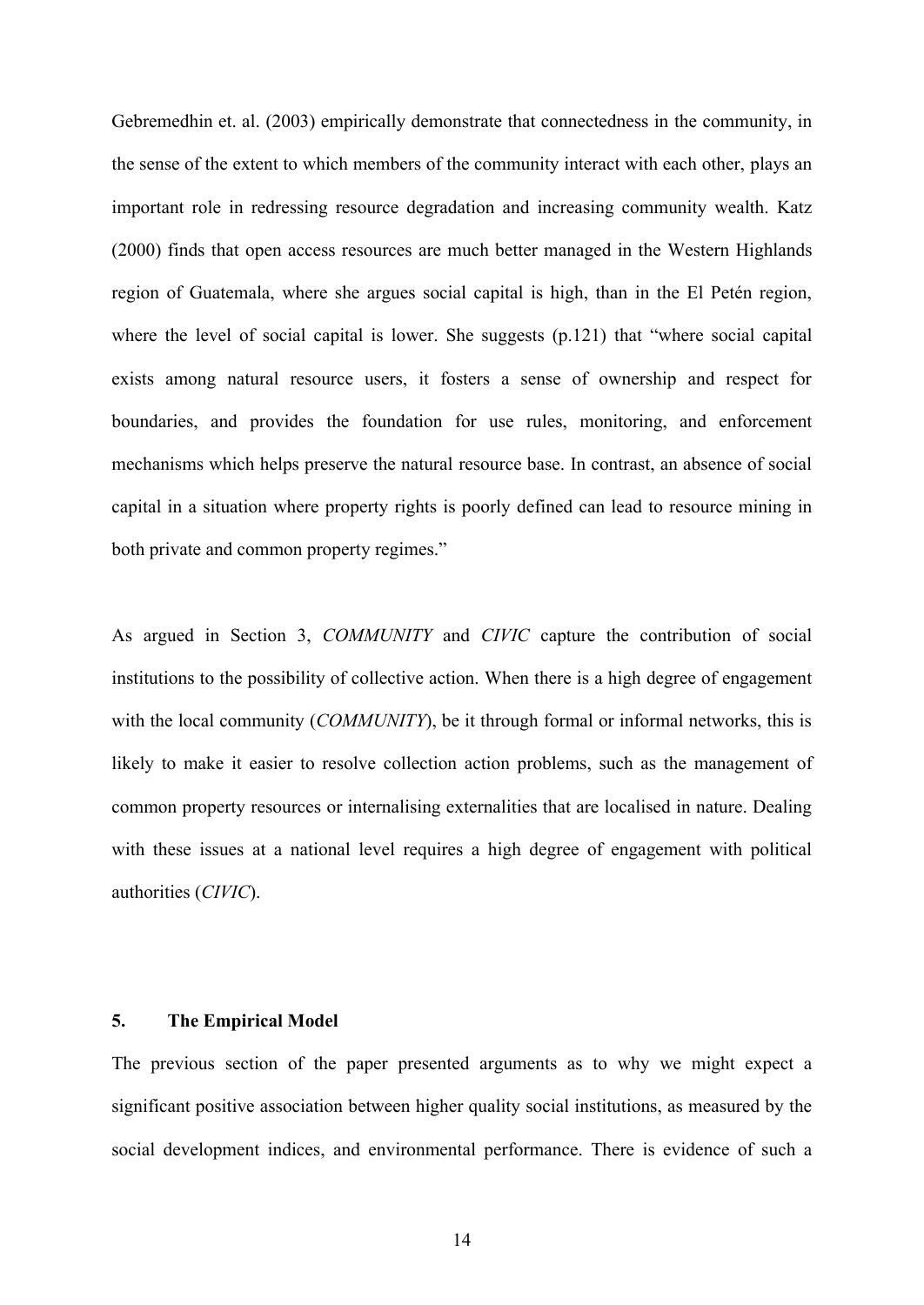relationship at the micro level. The key focus of this paper is whether differences in social institutions can explain *cross-country* differences in environmental performance. This section of the paper gives details of our cross-country empirical model, with the empirical results being presented in the next section.

The equation to be estimated is given by:

$$
(1) \qquad ESI_i = \alpha + \beta_1 SOC_i + \beta_2 INDUST_i + \beta_3 InPOP_i + \beta_4 DEMOC_i + \beta_5 GDP_i + \beta_6 GDP_i^2 + e_i
$$

Where *ESI* is the Environmental Sustainability Index and *SOC* is an indicator of social institutions. In addition we include a number of control variables: *INDUST* is the share of industry in GDP, *POP* is population density, *DEMOC* is a measure of the extent of democracy, *GDP* is GDP per capita measured in international dollars, *e* is the countryspecific error term and *i* is country i. Full definitions of all variables, and information on data sources are given in the appendix. To avoid potential problems with multicolinearity, we include only one of the six measures (*CIVIC*, *GENDER*, *COMMUNITY*, *CRIME*, *COHESION*, *INCLUSION*) at a time. We also construct an index of social development (*SDINDEX*) by calculating the average of the six measures of social institutions, for the countries that have data on all six measures.

Our dependent variable is the Environmental Sustainability Index (ESI) for 2005. Our choice of control variables is largely guided by past cross-country empirical work on environmental outcomes (see, for example, Grafton and Knowles, 2004; Midlarsky, 1998). *GDP* and *GDP<sup>2</sup>* are included to control for the possibility of an environmental Kuznets curve. The environmental Kuznets curve hypothesis posits that there is an inverted-U relationship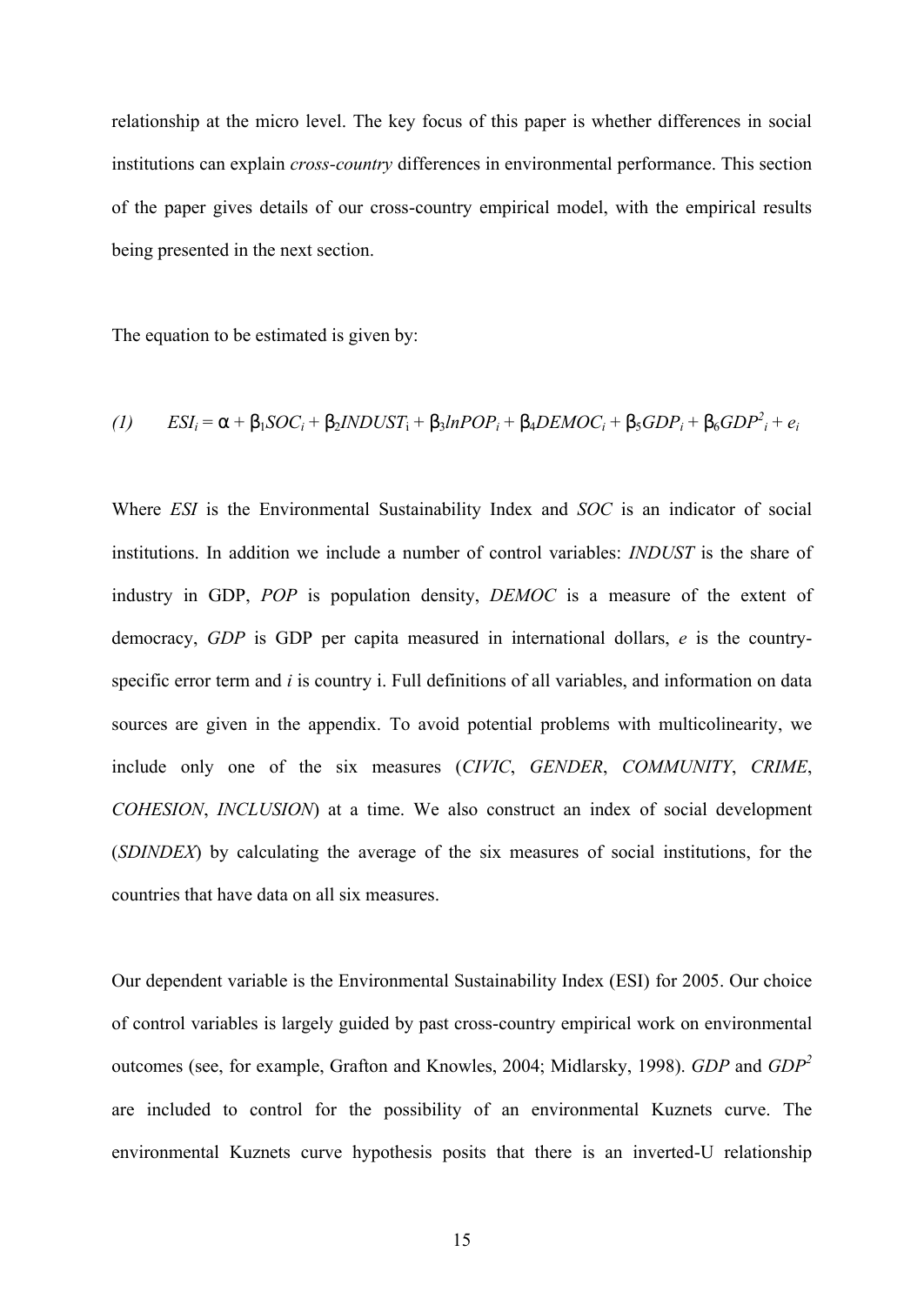between environmental degradation and income per capita (see, for example, Dasgupta et al, 2002; Torras and Boyce, 1998), implying a U-shaped relationship between income per capita and the ESI. It also seems likely that countries that are more densely populated are likely to suffer from more environmental pressure, all else equal. Hence, we include the log of population density as a control variable. We also include industry value added as a share of GDP *(INDUST)* to control for the possibility that industrial activity places more pressure on the environment than does either the agricultural or services sectors of the economy. Reasons for including *DEMOC* were discussed in Section 2.

# **6. Empirical Results**

The empirical results obtained from OLS estimation of equation (1) are reported in Table One, with each column of the table including a different social institutions measure. Preliminary testing suggested some problems with heteroscedasticity, hence the t-statistics reported are based on heteroscedasticity-consistent standard errors, following White (1980). *CIVIC* and *GENDER* are both significant at the five percent level, with the expected positive sign. The remaining four social capital indicators are all statistically insignificant. The social development index, which is an average of the six measures of social institutions, is positive and statistically significant at the ten percent level.

# [Table One about here]

Turning to the results for the other control variables, population density is negative and significant at the one percent level in all specifications, confirming that densely populated countries tend to have poor environmental outcomes, all else equal. The democracy variable is positive and significant in most specifications, suggesting more democratic countries have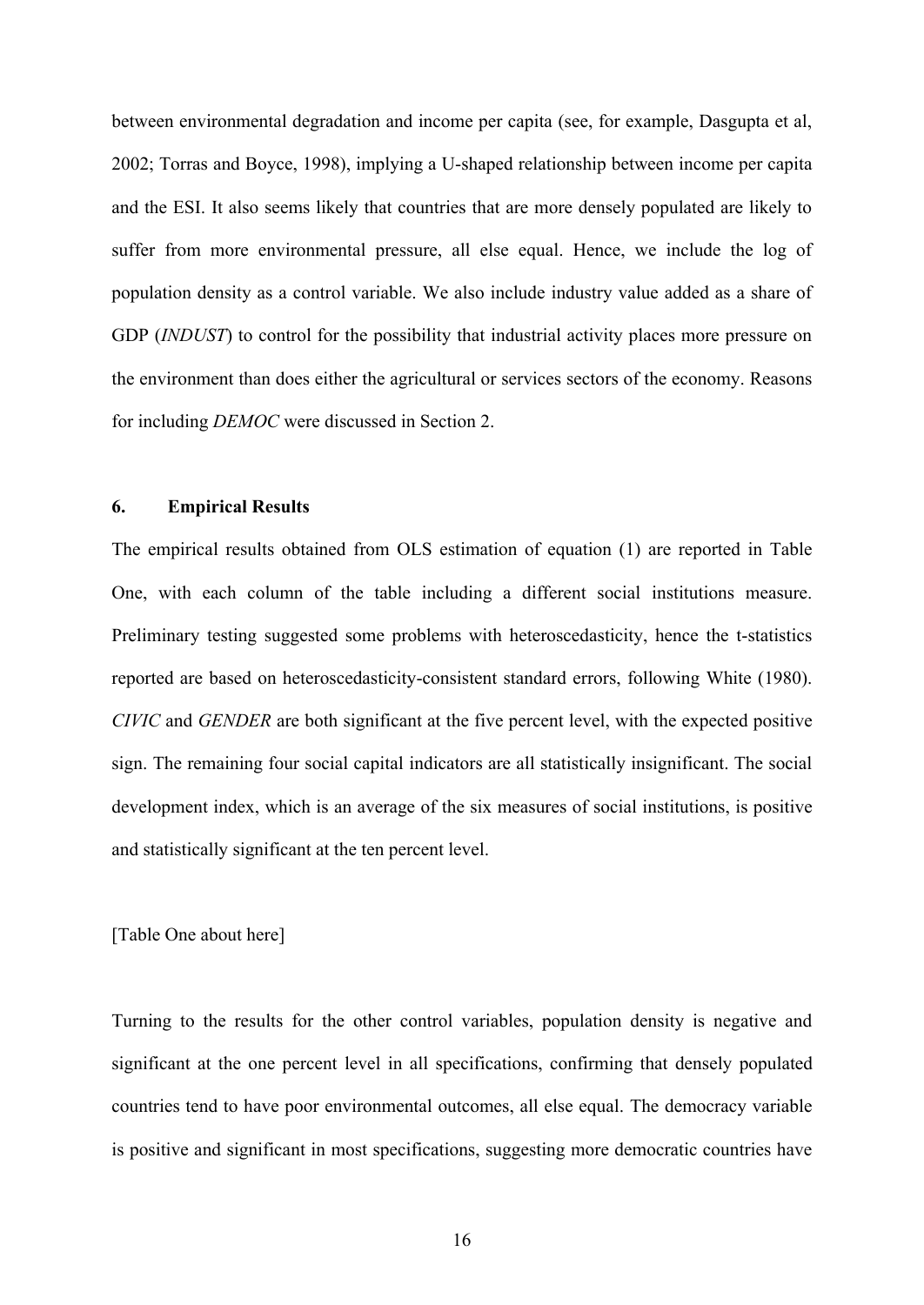higher levels of environmental sustainability, all else equal. *GDP* and *GDP<sup>2</sup>* are generally insignificant and *INDUST* is insignificant in all specifications. The  $R^2$  ranges from 0.483 to 0.605, depending on which of the social capital measures are included. Hence, approximately half of the cross-country variation in the ESI can be explained by the variables included in our regression model.

The significance of some of the non-social institutions right-hand-side variables varies across the columns. There are two possible reasons for this. The first is that it really does matter which form of social institutions is included in the regression equation. An alternative explanation is that the results are sensitive to which countries are included in the regressions. The sample size varies from 68 countries (Columns (iii) and (vii)) to 113 (Column (ii)). This is a direct result of the fact that data are available for more countries for some of the social institutions measures than others.

It seems important, therefore, to check whether the results reported in Table One are sensitive to the country sample. We test for this in two different ways. The first is to omit influential observations from the sample, and the second is to re-estimate the Table One results for a common sample of 68 countries. The results obtained when influential observations are omitted are reported in Table Two. Influential observations were identified by calculating the RSTUDENT, or studentised residual, statistic for each observation. Using the cut-off of an absolute value of 2 suggested by Belsley, Kuh and Welsch (1980) a small number of observations were identified as being influential, with some variation across columns. The notes to Table Two state which observations were identified as influential on this basis. Just because an observation is influential does not necessarily mean it should be omitted from the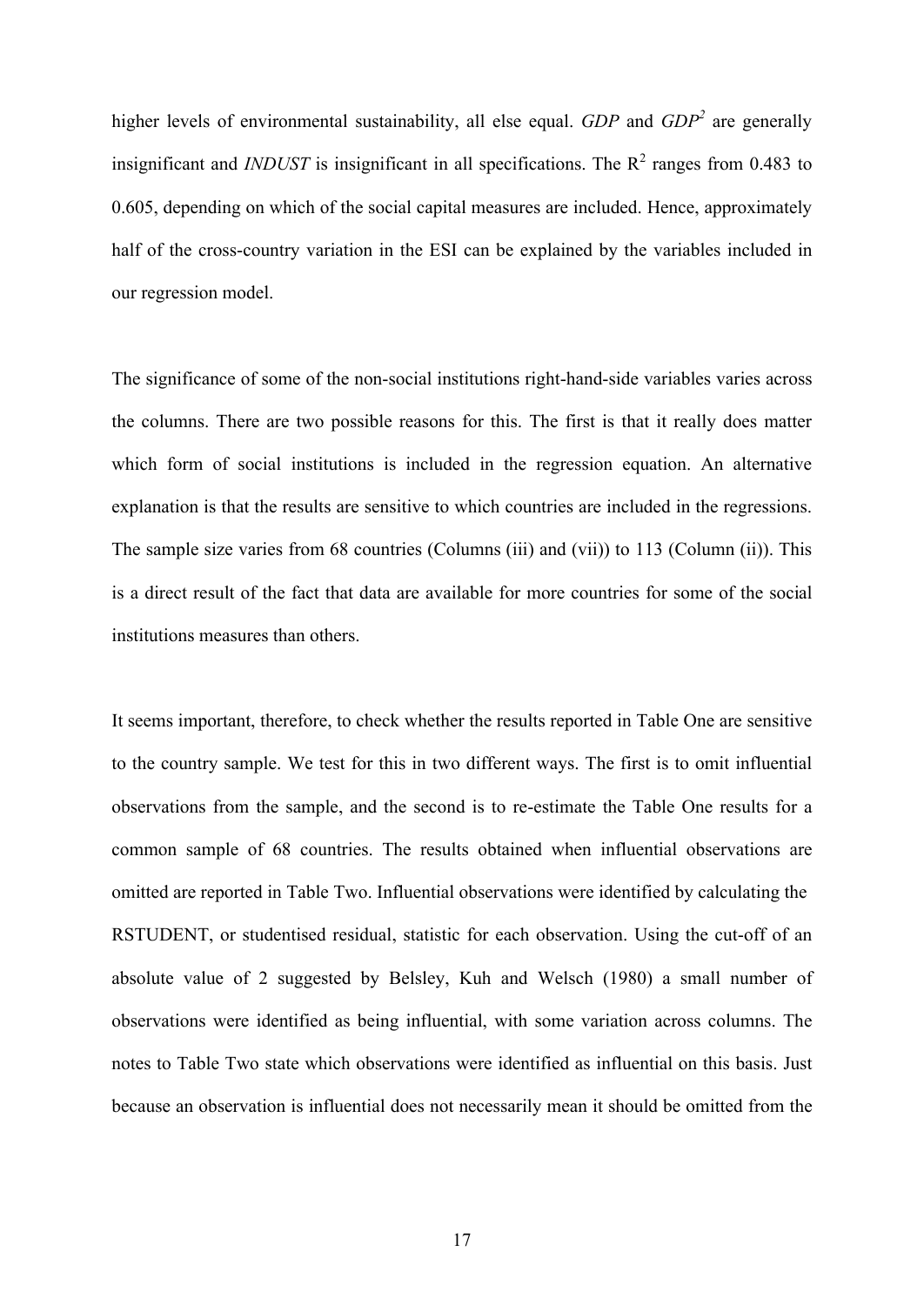sample, but it is informative to check whether the results obtained in Table One are robust to these countries being omitted.

#### [Table Two about here]

The results reported in Table Two closely mirror those in Table One. Of most interest are the coefficients on the social institutions variables. The same three social institutions variables are significant as in Table One, although note that *GENDER* is now significant at the one percent level; previously it was significant at the five percent level. These results imply that the results reported in Table One were not unduly influenced by a small number of influential observations.

The results for the common sample of 68 countries are reported in Table Three. The same three social capital variables are significant, with the same sign, as in Tables One and Two. Hence the finding that *CIVIC* and *GENDER* (and the *SDINDEX*) are positively correlated with the ESI, but that the other measures of social capital are not, appears robust to changes in the sample. The key difference between the Table Three results and those reported in Tables One and Two is that  $GDP^2$  is now significant, with a negative sign, in all specifications. *GDP*, however, is significant only in Column (ii) but is close to being statistically significant in Column (i) and especially Column (vii). Hence there is some evidence of an environmental Kuznets curve in the data. However, based on the coefficients obtained, the turning point where increases in income per capita will lead to improvements in the ESI occurs at a level of income per capita above \$150,000. Hence, there are no countries anywhere near the point where increases in per capita income will be associated with improvements in the ESI.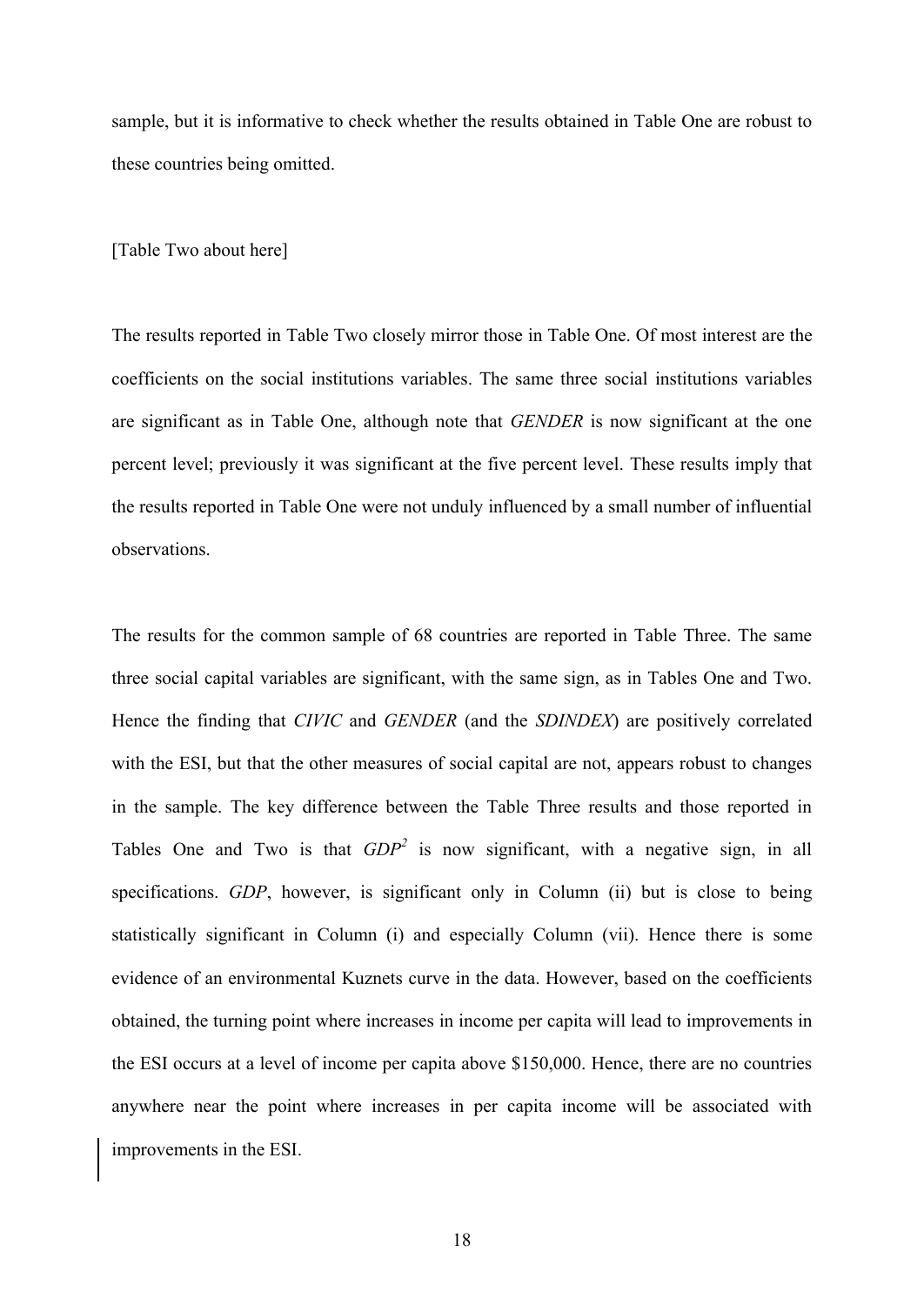[Table Three about here]

As a final test of the robustness of our results, we rerun the regressions reported in Table One, but add the Gini coefficient as an additional explanatory variable. Some of the social institutions measures incorporate different types of inequality (for example between the genders or between minority groups and the rest of society). It is possible, therefore, that if these variables are significant, this is merely due to the fact that both social institutions and the ESI are correlated with income inequality. We use Gini coefficient data on inequality of income or consumption (*GINI*) from the World Development Indicators. These data are not available for all countries, which reduces our sample size.<sup>1</sup> The results from including *GINI* are reported in Table Four and are qualitatively similar to those in Table One, with *GENDER* and *CIVIC* remaining statistically significant in explaining the ESI. The social development index (*SDINDEX*), however, is now statistically insignificant, although it is close to being significant at the ten percent level (p-value  $= 0.123$ ). The Gini coefficient is statistically insignificant in all specifications.

#### [Table Four about here]

 $\overline{a}$ 

The four tables of results discussed above imply that some forms of social capital are more important that others for explaining environmental performance. The positive correlation between *GENDER* and *ESI* may be evidence that women tend to be more protective of the environment than are men, which means that in countries where women have a greater say in society this translates into better environmental performance. *GENDER* is measured on a 0-1

 $<sup>1</sup>$  This reduction in sample size is the reason why we did not include a measure of income inequality in our main</sup> regressions reported in Tables One to Three.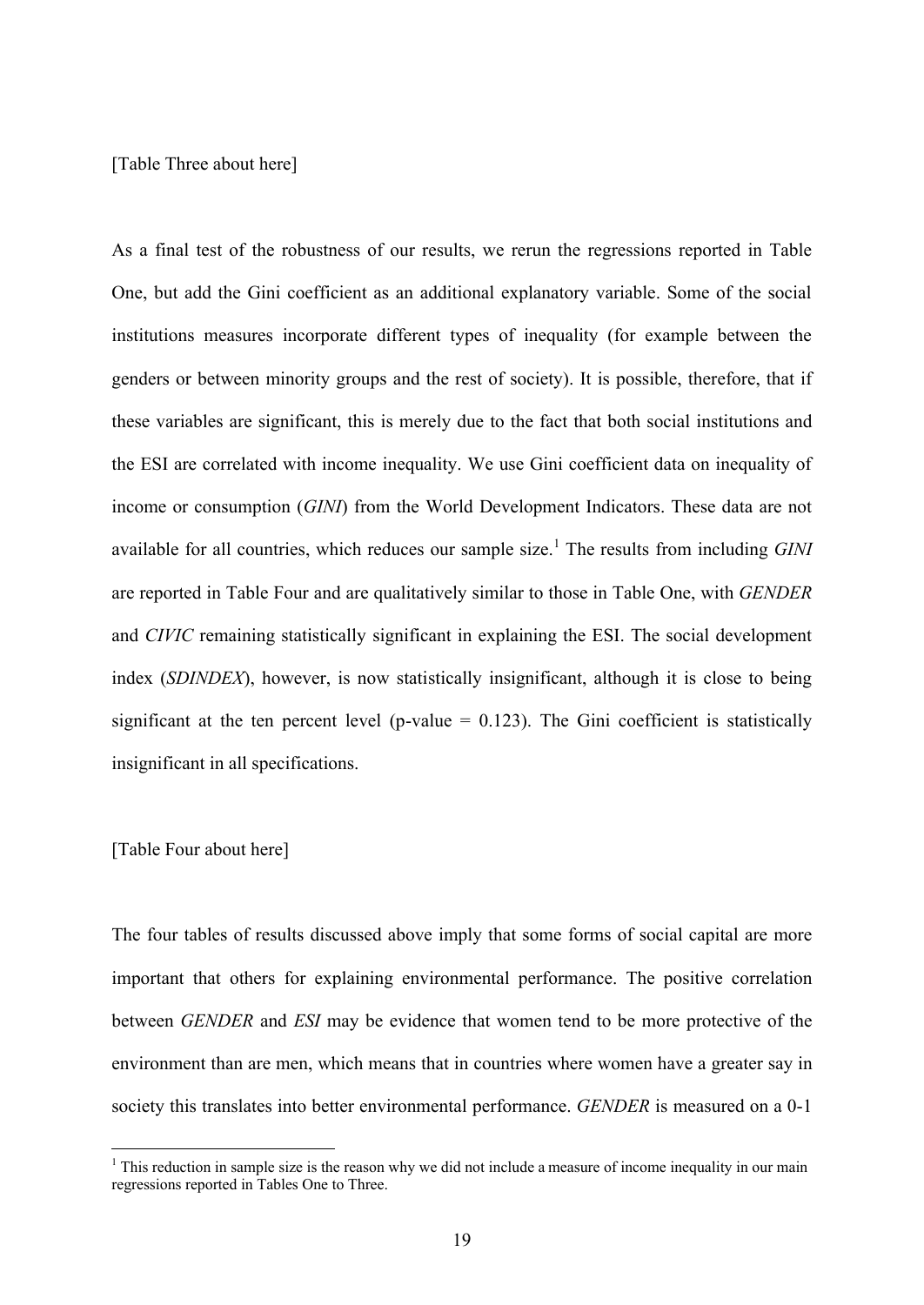scale, as are all the social institutions measures. The coefficient on *GENDER* ranges from 14.654 (Table One) to 28.237 (Table Three). Hence a one standard deviation (0.12 point) increase in *GENDER* is associated with an increase in the ESI of between 1.76 and 3.39 percentage points (recall the ESI is measured on a 0-100 scale).

Turning to *CIVIC*, the positive and statistically significant coefficient on this variable implies that the ESI will be higher in countries where citizens are engaged in the political process. A one standard deviation (0.09) increase in *CIVIC* is associated with an increase in the ESI of between 1.74 and 2.01 percentage points, depending on which coefficient for *CIVIC* is considered the most reliable.

The level of democracy (*DEMOC*) is significantly positively correlated with the ESI in nearly all regressions run. Interestingly, it is only insignificant when *CIVIC* is included as the social institutions measure. Recalling that *CIVIC* proxies the extent to which citizens are engaged in the political process, it could be that this is more important for explaining environmental outcomes than is whether a country is democratic or not. However, the two variables are highly correlated, with a simple correlation coefficient of 0.667, hence multicollinearity between these two variables is a potential problem.

The variable that is the most consistently correlated with the ESI across the three tables of results is the population density variable. This variable has also been the most significant variable in other cross-country studies of environmental performance (e.g. Grafton and Knowles, 2004). The coefficient on ln*POP* typically has a value in the region of -3.50, implying a one standard deviation (1.18 point) reduction in ln*POP* is associated with an increase in the ESI of 4.13 percentage points.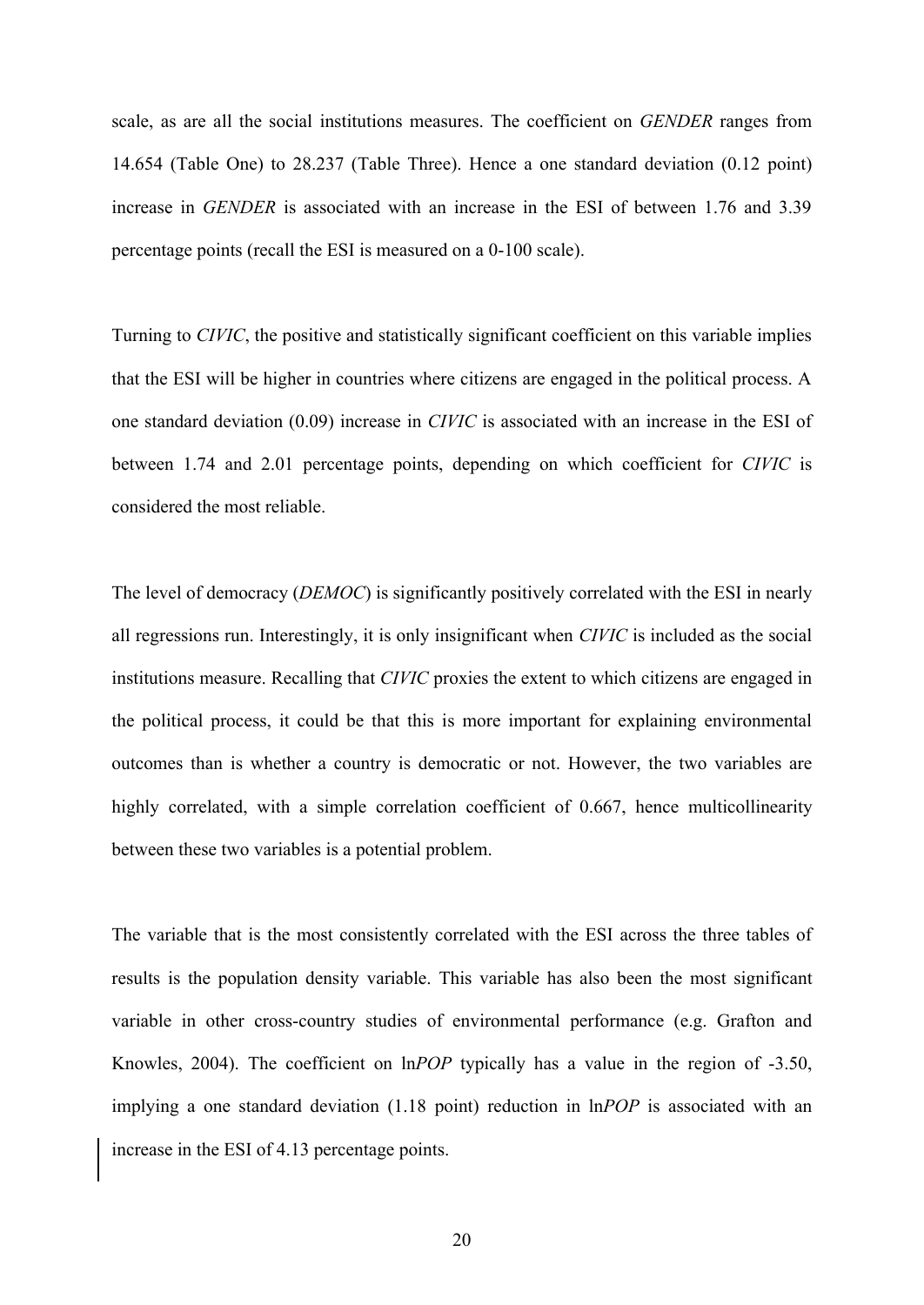# **7. Conclusions**

This paper has analysed whether different dimensions of social institutions can explain crosscountry differences in environmental performance, using social institutions data produced by the World Bank. Grafton and Knowles (2004) found that a measure of civic norms was significantly positively correlated with the ESI, but that measures of trust and group memberships were not. We find evidence that other forms of social capita/institutions are also correlated with environmental performance, for a much larger sample of countries. More specifically, we find that proxies for gender inclusiveness and civic engagement are important in explaining cross-country differences in the ESI. Our results also confirm the finding of several other studies that more densely populated countries tend to have worse environmental records. *CIVIC* appears more important than the level of democracy in explaining cross-country differences in the ESI.

The title of this paper asks whether differences in social capital and social institutions can explain cross-country differences in environmental performance. Our empirical results suggest that the answer is yes, for some types of social institutions. Taken at face value, our empirical results suggest that countries in which women fully participate in society, and in which citizens are more engaged in the political process, perform better environmentally, as measured by the Environmental Sustainability Index.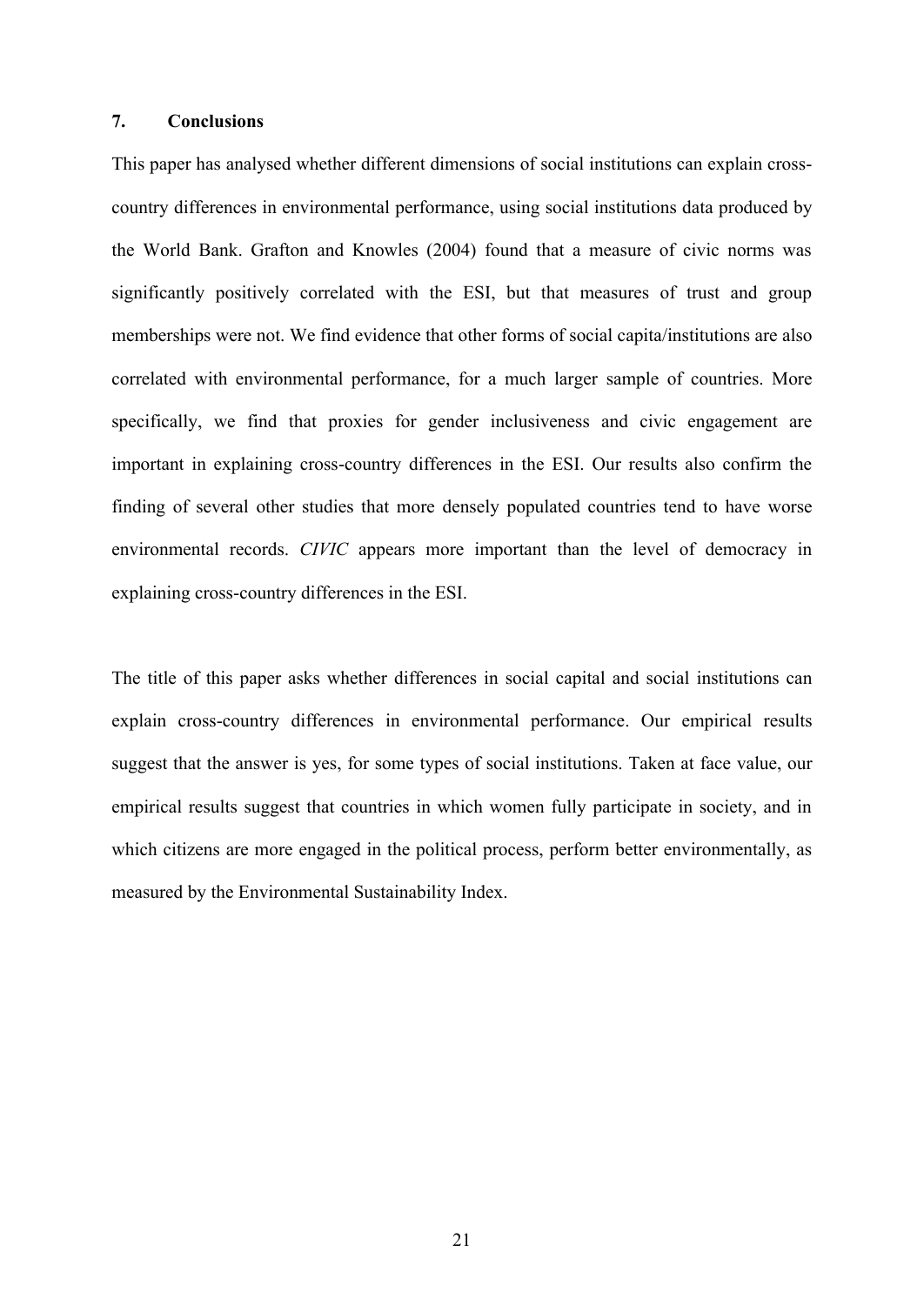#### **References**

Agarwal, B. (1994) *A field of one's own: gender and land rights in South Asia*, Cambridge University Press, Cambridge.

Belsley, D.A., Kuh, E., and Welsch, R.E., (1980) *Regression Diagnostics: Identifying Influential Data and Sources of Collinearity*, John Wiley, New York.

Congleton (1992) "Political institutions and pollution control", *Review of Economics and Statistics*, 74(3), 412-421.

Foa, R. (2008) "Measuring social institutions", Social Development Working Paper, World Bank, Washington, D.C.

Fredriksson, P.G., Neumayer, E., Damania, R. and Gates, S. (2005), "Environmentalism, democracy, and pollution control", *Journal of Environmental Economics and Management*, 49, 343-365.

Gebremedhin, B. Pender, J. and Tesfay, G. (2003) "Community natural resource management: the case of woodlots in Northern Ethiopia", *Environment and Development Economics*, 8, 129-148.

Grafton, R.Q. and Knowles, S. (2004) "Social capital and national environmental performance: a cross-sectional analysis", *Journal of Environment and Development*, 13(4), 336-370.

Inglehart et al. (2000) *World Values Surveys and European Values Surveys, 1981-84, 1990- 93, and 1995-1997,* Ann Arbor, Michigan: Inter-University Consortium for Political and Social Research.

22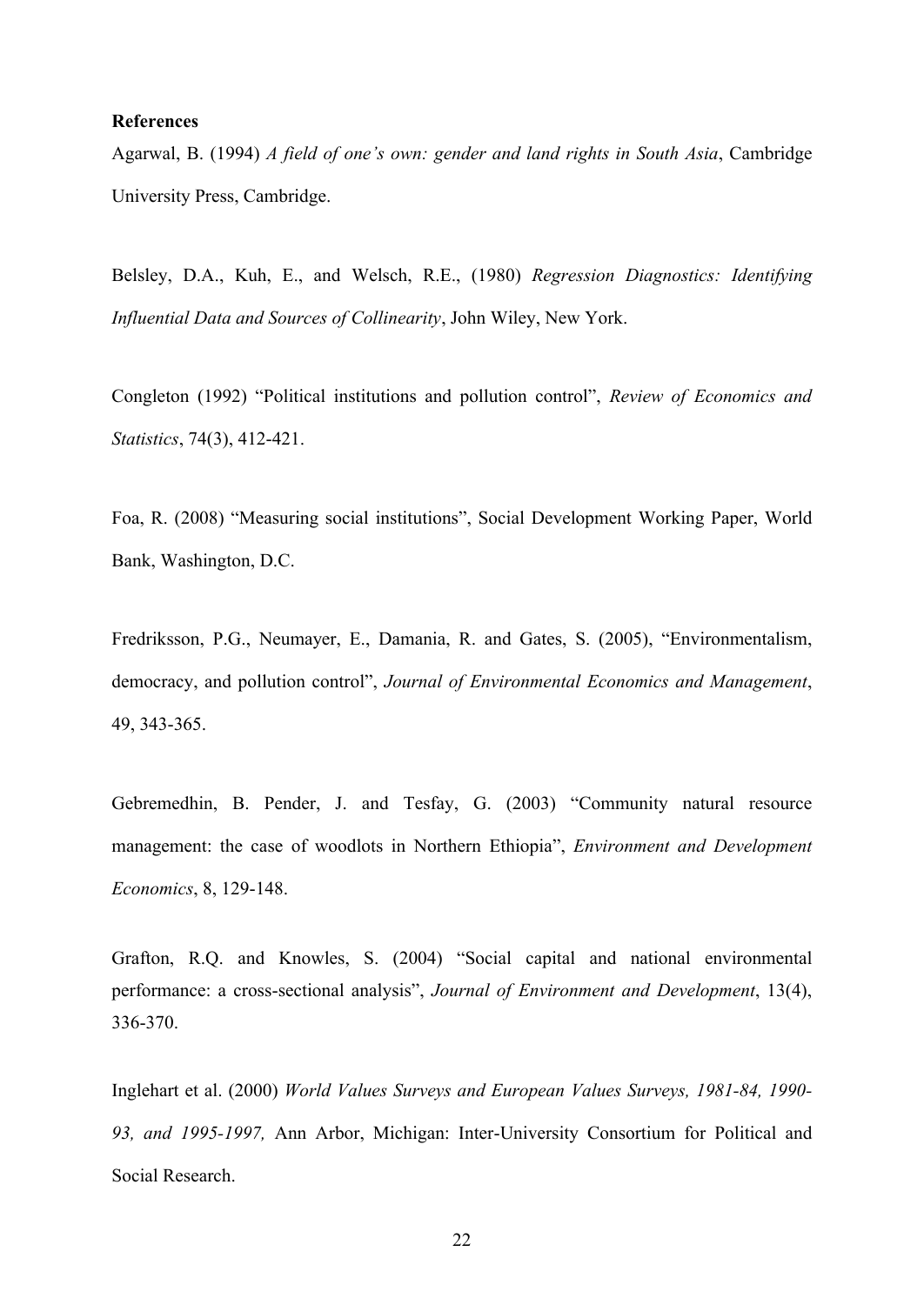Isham, J., T. Kelly and S. Ramaswamy (2002) "Social capital and well-being in developing countries: an introduction", in J. Isham, T. Kelly and S. Ramaswamy (eds.) *Social Capital and Economic Development: Well-being in Developing Countries*, Edward Elgar, Cheltenham, U.K., 3-17.

Karan, P.P. (1994) "Environmental movements in India", *Geographical Review*, 84(1), 32- 41.

Katz, E. G. (2000) "Social capital and natural capital: a comparative analysis of land tenure and natural resource management in Guatemala", *Land Economics*, 76(1), 114-132.

Kaufmann, D., Kraay, A., and Ziodo-Lobatόn, P. (1999) "Aggregating Government Indicators." *World Bank Policy Research Working Paper No. 2195*, Washington, D.C.

Kaufmann, D., Kraay, A., and Mastruzzi, M. (2007). "Governance Matters VI: Aggregate and Individual Governance Indicators 1996-2006". *World Bank Policy Research Working Paper No. 4280*, Washington, D.C.

Knack, S. and P. Keefer (1997) "Does social capital have an economic payoff? A crosscountry investigation", *Quarterly Journal of Economics*, 112(4), 1251-88.

Knowles, S. (2007) "Is Social Capital Part of the Institutions Continuum and is it a Deep Determinant of Development?", in *Advancing Development: Core Themes in Global Economics*, G. Mavratos and A. Shorrocks (editors), Palgrave MacMillan, London.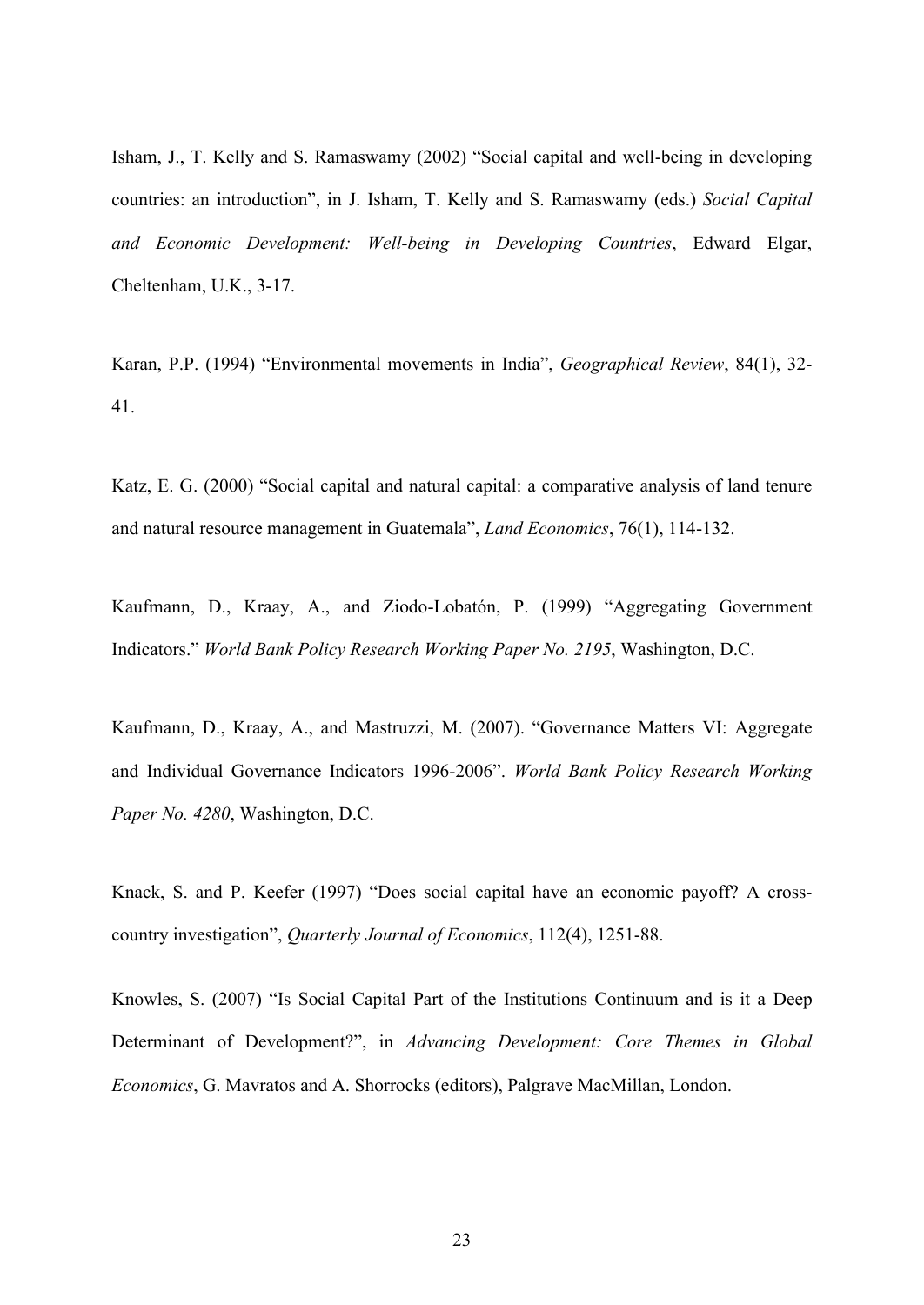Lambsdorff, J. G. (2006). "The Methodology of the Corruptions Perceptions Index", Transparency International and the University of Passau (available online at http://www.icgg.org/downloads/CPI\_2006\_Methodology.pdf).

Manion, H. K. (2002) "Ecofeminism within Gender and Development", *Ecofem.org—The eJournal* (available online at http://www.ecofem.org/journal/).

Molinas, J.R. (1998) "The impact of inequality, gender, external assistance and social capital on local-level cooperation", *World Development*, 26(3), 413-431.

Neumayer, E. (2002) "Do democracies exhibit stronger international environmental commitment? a cross-country analysis", *Journal of Peace Research*, 39(2), 139-164.

North, D. (1990) *Institutions*, *Institutional Change and Economic Performance*. Cambridge University Press, Cambridge.

Payne, R. A. (1995) "Freedom and the Environment", *Journal of Democracy*, 6(3), 41-55

Prasal, Y., Gronow, J., Bhuju, U. R. and Prasal, S. (1987) "Women's participation on forest committees: a case study", Paper no. 11, Forestry research Paper Series, HMG-USAID-GTZ-IDRC-FORD-WINROCK Project.

Putnam, R. D. (1993) "The prosperous community: social capital and public life", *American Prospect*, 13, 35-42.

Scruggs, L. A. (1999) "Institutions and environmental performance in seventeen Western Democracies", *British Journal of Political Science,* 29, 1–31.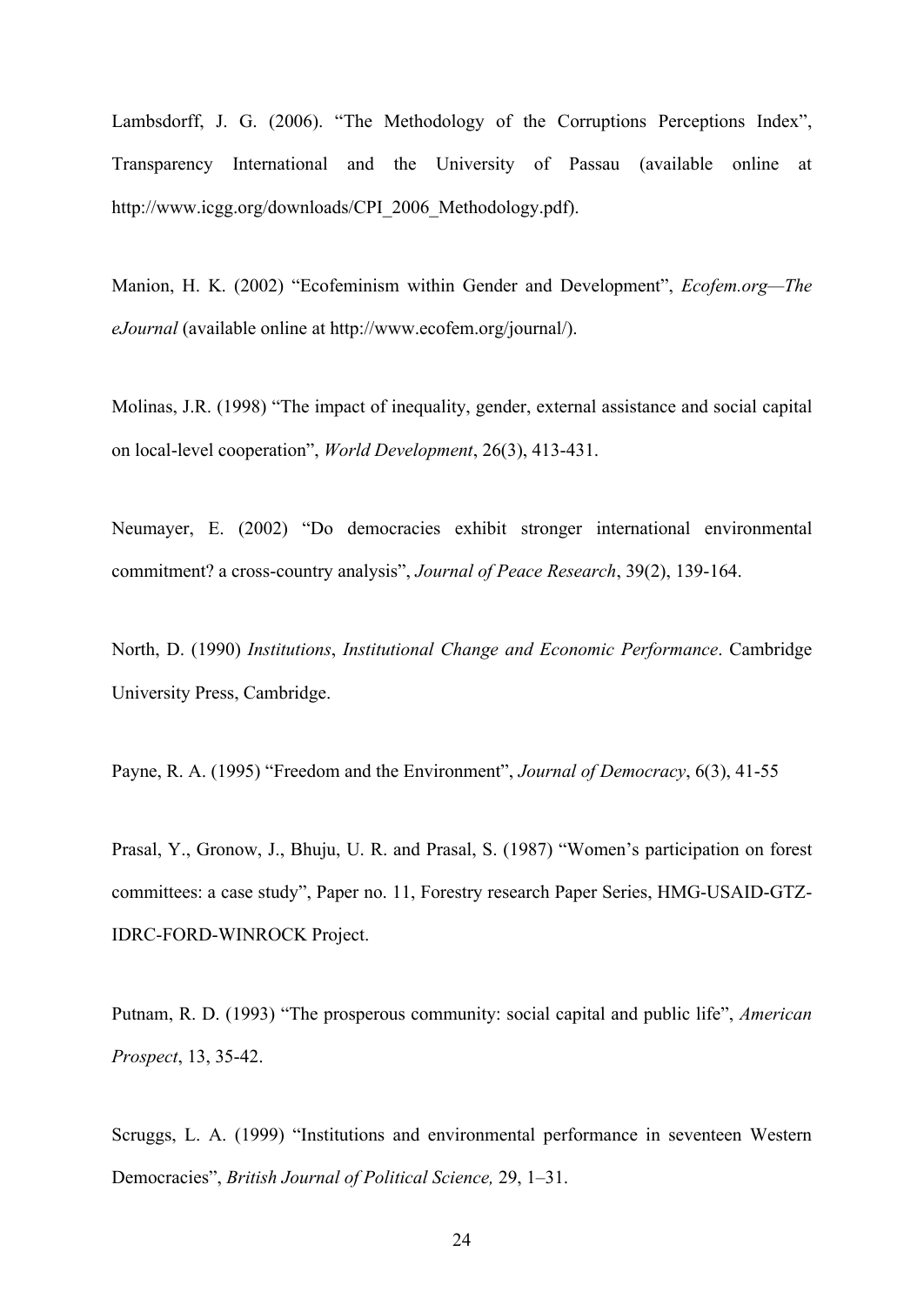Stern, N., S. Peters, V. Bakhshi, A. Bowen, C. Cameron, S. Catovsky, D. Crane, S.Cruickshank, S. Dietz, N. Edmonson, S.-L. Garbett, L. Hamid, G. Hoffman, D.Ingram, B. Jones, N. Patmore, H. Radcliffe, R. Sathiyarajah, M. Stock, C. Taylor, T.Vernon, H. Wanjie, and D. Zenghelis (2006), *Stern Review: The Economics of ClimateChange*, HM Treasury, London.

Torras, M. and Boyce, J.K. (1998) "Income, inequality, and pollution: a reassessment of the environmental Kuznets curve", *Ecological Economics*, 25(2), 147-160.

Uphoff, N. and Wijayaratna, C.M. (2000) "Demonstrated benefits from social capital: the productivity of farmer organizations in Gal Oya, Sri Lanka", *World Development,* 28(11), 1875-1890.

Westermann, O., Ashby, J., and Pretty, P. (2005) "Gender and social capital: the importance of gender differences for the maturity and effectiveness of natural resource management groups", *World Development*, 33(11), 1783-1799.

White, H., 1980, A heteroskedasticity-consistent covariance matrix estimator and a direct test for heteroskedasticity, *Econometrica*, 48, 817-838.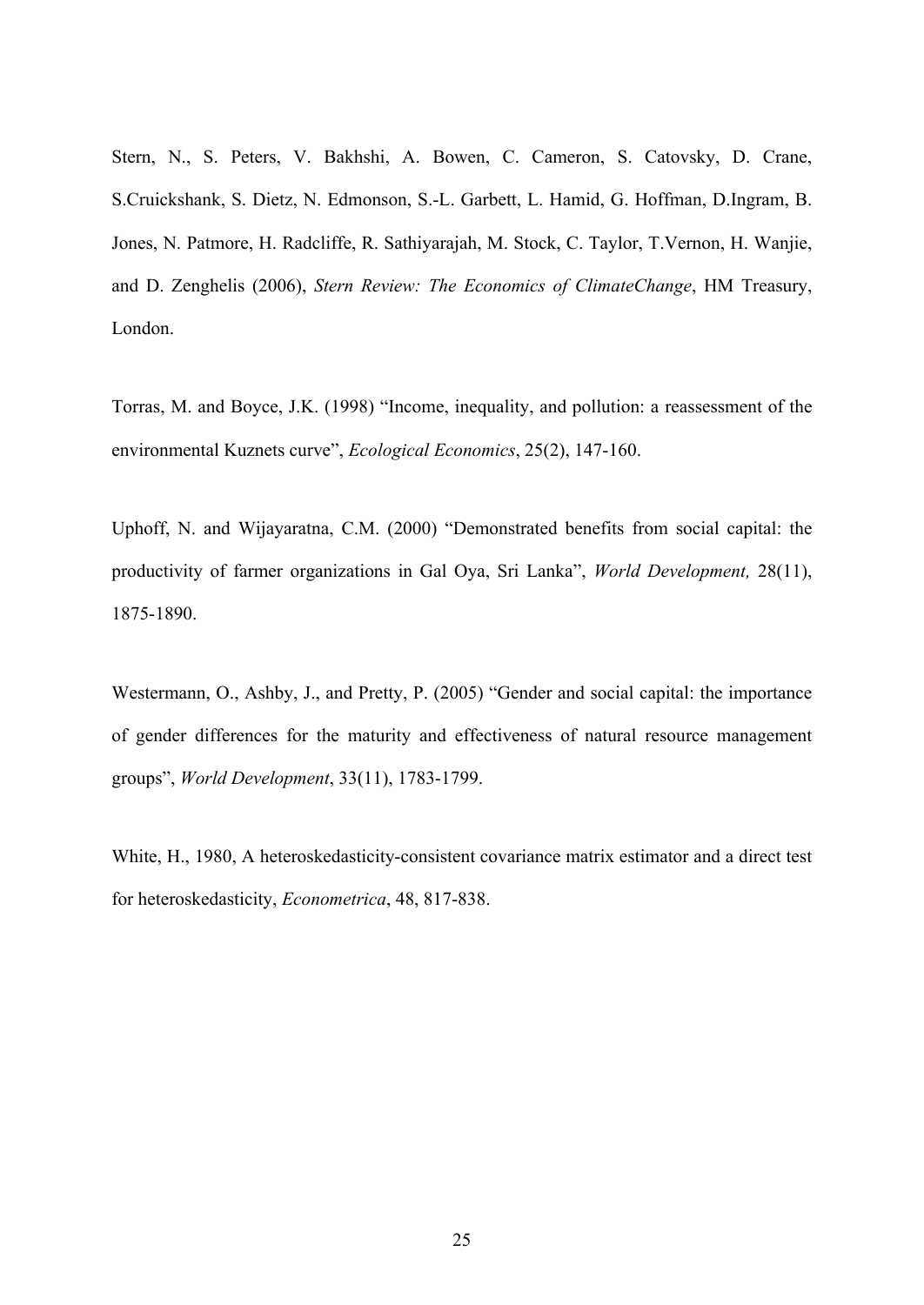|                  | Social Capital Measure |               |                  |              |                 |                  |                |  |  |
|------------------|------------------------|---------------|------------------|--------------|-----------------|------------------|----------------|--|--|
|                  | (i)                    | (ii)          | (iii)            | (iv)         | (v)             | (vi)             | (vii)          |  |  |
|                  | <b>CIVIC</b>           | <b>GENDER</b> | <b>COMMUNITY</b> | <b>CRIME</b> | <b>COHESION</b> | <b>INCLUSION</b> | <b>SDINDEX</b> |  |  |
| Social Capital   | 22.315**               | 14.654*       | $-4.526$         | $-3.512$     | 6.826           | 3.244            | 34.536*        |  |  |
| Measure          | (2.39)                 | (2.57)        | $(-0.62)$        | $(-0.31)$    | (1.38)          | (0.61)           | (1.95)         |  |  |
| <b>INDUST</b>    | $-0.064$               | $-0.080$      | $-0.079$         | $-0.056$     | $-0.068$        | $-0.034$         | $-0.051$       |  |  |
|                  | $(-1.41)$              | $(-1.61)$     | $(-1.37)$        | $(-0.95)$    | $(-1.32)$       | $(-0.69)$        | $(-0.85)$      |  |  |
| lnPOP            | $-3.514***$            | $-3.046***$   | $-3.817**$       | $-3.267***$  | $-2.812***$     | $-3.097***$      | $-3.701***$    |  |  |
|                  | $(-7.62)$              | $(-5.60)$     | $(-6.75)$        | $(-5.43)$    | $(-4.96)$       | $(-6.23)$        | $(-7.10)$      |  |  |
| <b>DEMOC</b>     | 0.260                  | $0.474*$      | $0.707*$         | $0.628***$   | $0.631***$      | $0.920***$       | $0.705***$     |  |  |
|                  | (1.19)                 | (2.32)        | (2.58)           | (2.75)       | (2.98)          | (4.49)           | (2.73)         |  |  |
| GDP              | 0.00003                | $-0.0001$     | $-0.0003$        | 0.0001       | 0.00004         | $-0.0001$        | $-0.0005$      |  |  |
|                  | (0.12)                 | $(-0.50)$     | $(-0.86)$        | (0.56)       | (0.15)          | $(-0.44)$        | $(-1.66)$      |  |  |
| GDP <sup>2</sup> | 1.34E-09               | 1.20E-08      | 1.68E-08*        | 6.14E-09     | 7.34E-09        | 9.82E-09         | 1.48E-08**     |  |  |
|                  | (0.18)                 | (1.47)        | (1.96)           | (0.78)       | (0.88)          | (1.32)           | (2.12)         |  |  |
| Constant         | 55.022***              | 55.380***     | 66.185***        | 62.976***    | 54.860***       | 57.553***        | 48.870***      |  |  |
|                  | (13.97)                | (16.48)       | (17.90)          | (6.66)       | (11.31)         | (16.89)          | (5.43)         |  |  |
| $R^2$            | 0.556                  | 0.504         | 0.577            | 0.502        | 0.483           | 0.529            | 0.605          |  |  |
| N                | 99                     | 113           | 68               | 103          | 110             | 97               | 68             |  |  |

| Table One: Determinants of the Environmental Sustainability Index (ESI) for all available data |  |  |  |
|------------------------------------------------------------------------------------------------|--|--|--|
|------------------------------------------------------------------------------------------------|--|--|--|

Notes: heteroscedasticity-consistent t-statistics are given in parentheses. \*\*\*, \*\* and \* indicate significance at the 1 percent, 5 percent and 10 percent levels respectively (on the basis of a two-tailed test). N denotes the sample size. Variable abbreviations are as defined in the text.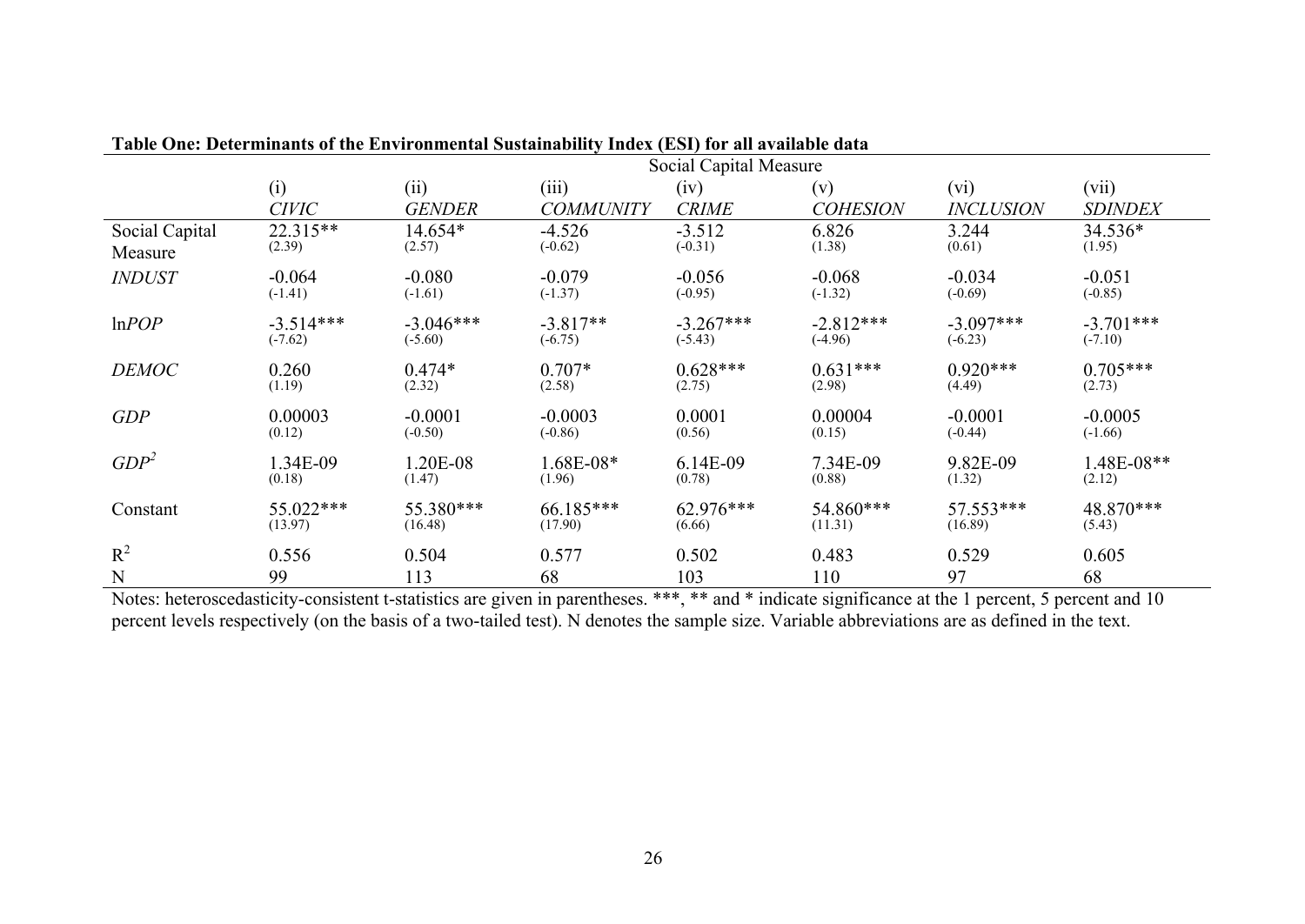|                  | Social Capital Measure |               |                  |              |                 |                  |                |  |
|------------------|------------------------|---------------|------------------|--------------|-----------------|------------------|----------------|--|
|                  | (i)                    | (ii)          | (iii)            | (iv)         | (v)             | (vi)             | (vii)          |  |
|                  | <b>CIVIC</b>           | <b>GENDER</b> | <b>COMMUNITY</b> | <b>CRIME</b> | <b>COHESION</b> | <b>INCLUSION</b> | <b>SDINDEX</b> |  |
| Social Capital   | 19.339*                | 17.886***     | $-4.431$         | $-7.074$     | 2.984           | $-2.608$         | $26.312*$      |  |
| Measure          | (2.19)                 | (4.01)        | $(-0.62)$        | $(-0.69)$    | (0.71)          | $(-0.60)$        | (1.68)         |  |
| <b>INDUST</b>    | $-0.065$               | $-0.074$      | $-0.081$         | $-0.013$     | $-0.085*$       | $-0.055$         | $-0.058$       |  |
|                  | $(-1.44)$              | $(-1.66)$     | $(-1.43)$        | $(-0.27)$    | $(-1.70)$       | $(-1.12)$        | $(-1.00)$      |  |
| lnPOP            | $-3.552***$            | $-3.415***$   | $-3.644***$      | $-3.295**$   | $-3.370***$     | $-3.319***$      | $-3.697***$    |  |
|                  | $(-9.17)$              | (9.03)        | $(-7.00)$        | (7.55)       | $(-7.66)$       | $(-8.34)$        | (7.37)         |  |
| <b>DEMOC</b>     | 0.306                  | $0.393*$      | $0.598**$        | $0.655***$   | $0.572***$      | $0.739***$       | $0.678***$     |  |
|                  | (1.60)                 | (2.45)        | (2.34)           | (3.79)       | (3.30)          | (3.99)           | (2.79)         |  |
| <b>GDP</b>       | $-0.00006$             | $-0.0004$     | $-0.0003$        | 0.00001      | 1.66E-06        | $-0.00003$       | $-0.0005**$    |  |
|                  | $(-0.28)$              | $(-1.63)$     | $(-0.89)$        | (0.05)       | (0.01)          | $(-0.13)$        | $(-2.14)$      |  |
| GDP <sup>2</sup> | 6.15E-09               | 1.87E-08***   | 1.76E-08**       | 9.23E-09     | 8.63E-09        | 1.10E-08         | 1.84E-08***    |  |
|                  | (1.00)                 | (3.06)        | (2.11)           | (1.27)       | (1.10)          | (1.46)           | (2.97)         |  |
| Constant         | 56.464***              | 57.028***     | 65.860***        | 65.653***    | 60.597***       | $61.098***$      | 53.296***      |  |
|                  | (15.98)                | (22.20)       | (17.85)          | (7.57)       | (15.04)         | (23.99)          | (6.47)         |  |
| $R^2$            | 0.610                  | 0.612         | 0.590            | 0.534        | 0.511           | 0.535            | 0.622          |  |
| N                | 96                     | 106           | 67               | 98           | 105             | 93               | 66             |  |

| Table Two: Determinants of the Environmental Sustainability Index (ESI) with Outliers Omitted |  |  |  |
|-----------------------------------------------------------------------------------------------|--|--|--|
|-----------------------------------------------------------------------------------------------|--|--|--|

Notes: Belgium, Mongolia and Uruguay are excluded from Column (i), Belgium, Mauritania, Mongolia, Sudan, Trinidad and Tobago, Uruguay and Uzbekistan from Column (ii), Uruguay from Column (iii), Finland, Mongolia, Sudan, Trinidad and Tobago and Uruguay from Column (iv), Finland, Mauritania, Mongolia, Sudan and Uruguay from Column (v), Finland, Mauritania, Sudan and Uruguay from Column (vi) and Mozambique and Uruguay from Column (vii). See also notes to Table One.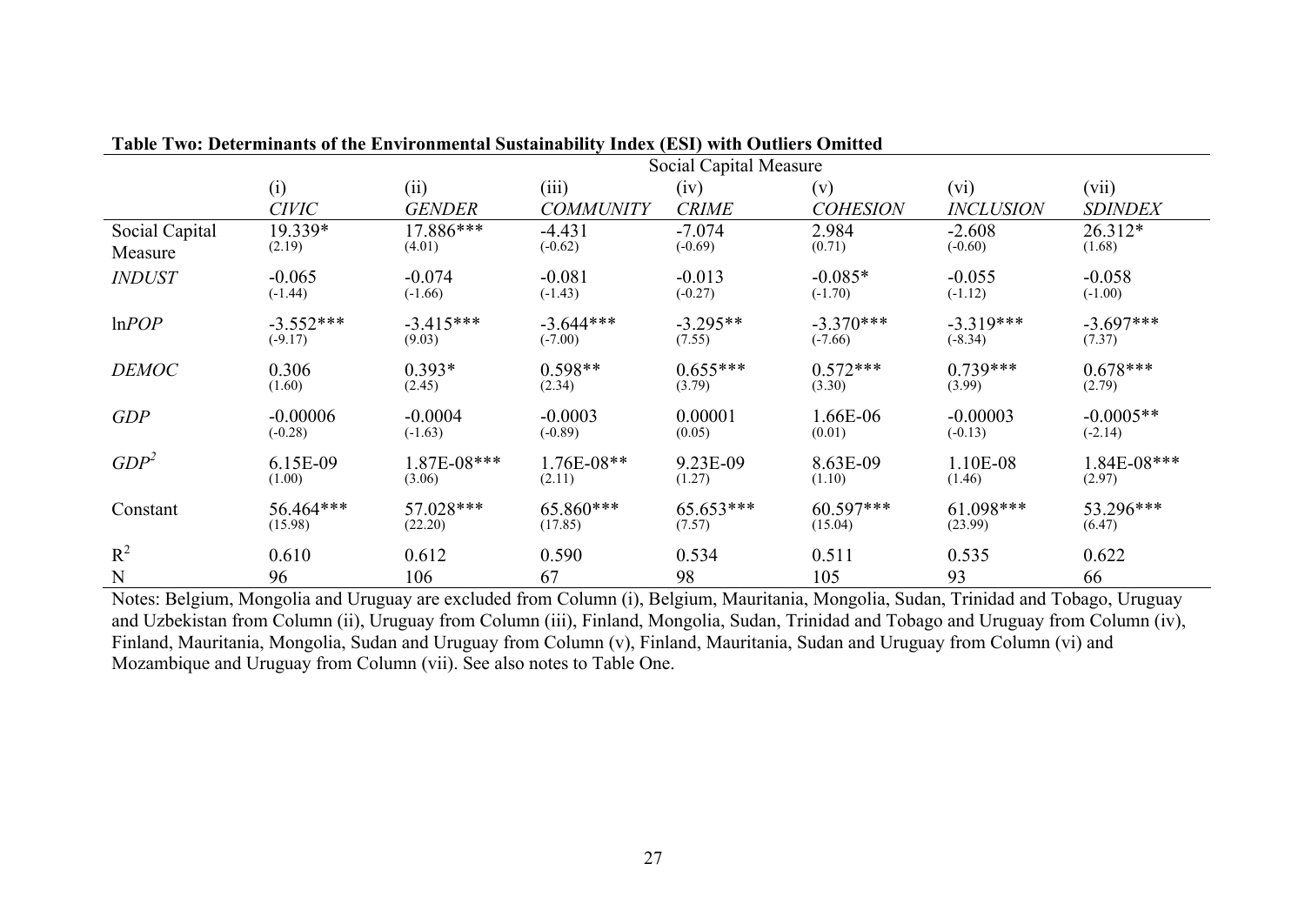|                | Social Capital Measure |               |                  |              |                 |                  |                |  |
|----------------|------------------------|---------------|------------------|--------------|-----------------|------------------|----------------|--|
|                | (i)                    | (ii)          | (iii)            | (iv)         | (v)             | (vi)             | (vii)          |  |
|                | <b>CIVIC</b>           | <b>GENDER</b> | <b>COMMUNITY</b> | <b>CRIME</b> | <b>COHESION</b> | <b>INCLUSION</b> | <b>SDINDEX</b> |  |
| Social Capital | 20.646*                | 28.237***     | $-4.526$         | 1.109        | 3.099           | 5.643            | 34.536*        |  |
| Measure        | (1.77)                 | (3.94)        | $(-0.62)$        | (0.06)       | (0.57)          | (0.92)           | (1.95)         |  |
| <b>INDUST</b>  | $-0.061$               | $-0.037$      | $-0.079$         | $-0.081$     | $-0.074$        | $-0.075$         | $-0.051$       |  |
|                | $(-0.99)$              | $(-0.70)$     | $(-1.37)$        | $(-1.37)$    | $(-1.22)$       | $(-1.31)$        | $(-0.85)$      |  |
| lnPOP          | $-3.916***$            | $-3.726***$   | $-3.817***$      | $-3.892***$  | $-3.795***$     | $-3.726***$      | $-3.701**$     |  |
|                | $(-7.58)$              | $(-7.31)$     | $(-6.75)$        | $(-6.42)$    | $(-7.02)$       | $(-7.01)$        | $(-7.10)$      |  |
| <b>DEMOC</b>   | $0.660**$              | $0.616**$     | $0.707**$        | $0.701**$    | $0.717**$       | 0.673            | $0.705***$     |  |
|                | (2.41)                 | (2.46)        | (2.58)           | (2.38)       | (2.49)          | (2.60)           | (2.73)         |  |
| GDP            | $-0.0004$              | $-0.0008$ *** | $-0.0003$        | $-0.0002$    | $-0.0002$       | $-0.0003$        | $-0.0005$      |  |
|                | $(-1.47)$              | $(-2.98)$     | $(-0.86)$        | $(-0.72)$    | $(-0.80)$       | $(-0.92)$        | $(-1.66)$      |  |
| $GDP^2$        | $1.16E-08*$            | 2.73E-08***   | 1.68E-08*        | 1.42E-08**   | 1.56E-08*       | 1.33E-08*        | 1.48E-08**     |  |
|                | (1.68)                 | (4.17)        | (1.96)           | (2.05)       | (1.99)          | (1.88)           | (2.12)         |  |
| Constant       | 56.932***              | 53.516***     | 66.185***        | 64.303***    | 63.089***       | 63.590***        | 48.870***      |  |
|                | (10.41)                | (12.12)       | (17.90)          | (4.25)       | (12.40)         | (16.63)          | (5.43)         |  |
| $R^2$          | 0.594                  | 0.653         | 0.577            | 0.575        | 0.576           | 0.582            | 0.605          |  |
| N              | 68                     | 68            | 68               | 68           | 68              | 68               | 68             |  |

Notes: See notes to Table One.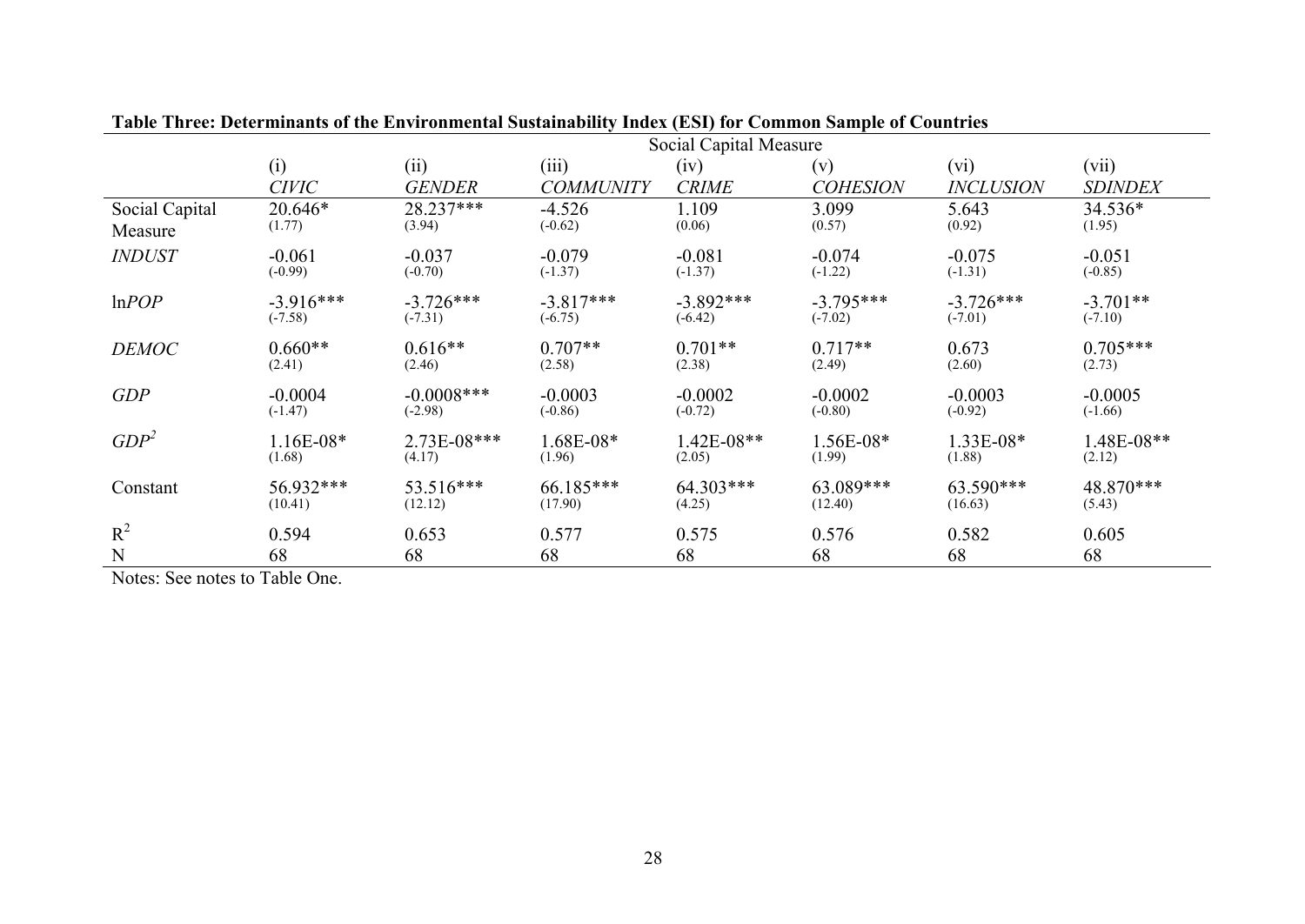|                  | Social Capital Measure |               |                  |              |                 |                  |                |  |
|------------------|------------------------|---------------|------------------|--------------|-----------------|------------------|----------------|--|
|                  | (i)                    | (ii)          | (iii)            | (iv)         | (v)             | (vi)             | (vii)          |  |
|                  | <b>CIVIC</b>           | <b>GENDER</b> | <b>COMMUNITY</b> | <b>CRIME</b> | <b>COHESION</b> | <b>INCLUSION</b> | <b>SDINDEX</b> |  |
| Social Capital   | 22.467**               | $15.144**$    | 0.685            | $-2.093$     | 2.277           | 1.161            | 27.559         |  |
| Measure          | (2.01)                 | (2.58)        | (0.09)           | $(-0.18)$    | (0.51)          | (0.20)           | (1.56)         |  |
| <b>INDUST</b>    | $-0.026$               | $-0.026$      | $-0.058$         | $-0.011$     | $-0.018$        | 0.004            | $-0.035$       |  |
|                  | $(-0.51)$              | $(-0.56)$     | $(-0.90)$        | $(-0.23)$    | $(-0.35)$       | (0.09)           | $(-0.56)$      |  |
| lnPOP            | $-3.526***$            | $-2.783***$   | $-4.570***$      | $-3.324***$  | $-2.925***$     | $-3.521***$      | $-4.302***$    |  |
|                  | $(-5.83)$              | $(-4.33)$     | $(-6.52)$        | $(-5.05)$    | $(-4.41)$       | (5.63)           | $(-6.94)$      |  |
| <b>DEMOC</b>     | 0.264                  | $0.420*$      | $0.817***$       | $0.563**$    | $0.563**$       | $0.894***$       | $0.795***$     |  |
|                  | (1.04)                 | (1.75)        | (2.76)           | (2.32)       | (2.32)          | (4.02)           | (2.76)         |  |
| <b>GDP</b>       | $-4.94E-06$            | $-0.00008$    | $-0.0002$        | 0.0002       | 0.0002          | $-0.00007$       | $-0.0004$      |  |
|                  | $(-0.02)$              | $(-0.28)$     | $(-0.57)$        | (0.86)       | (0.61)          | $(-0.26)$        | $(-1.34)$      |  |
| GDP <sup>2</sup> | 3.64E-09               | 1.27E-08      | 1.30E-08         | 5.18E-09     | 6.17E-09        | 1.02E-08         | 1.38E-08*      |  |
|                  | (0.51)                 | (1.61)        | (1.44)           | (0.69)       | (0.78)          | (1.39)           | (1.87)         |  |
| <b>GINI</b>      | 0.041                  | 0.093         | $-0.085$         | 0.042        | 0.066           | $-0.005$         | $-0.055$       |  |
|                  | (0.50)                 | (1.15)        | $(-0.90)$        | (0.43)       | (0.76)          | $(-0.06)$        | $(-0.57)$      |  |
| Constant         | 52.208***              | 48.690***     | 70.415***        | 59.230***    | 53.773***       | 59.086***        | 55.827***      |  |
|                  | (7.58)                 | (8.77)        | (12.25)          | (4.75)       | (8.69)          | (10.49)          | (5.71)         |  |
| $R^2$            | 0.574                  | 0.538         | 0.609            | 0.545        | 0.512           | 0.558            | 0.627          |  |
| N                | 87                     | 96            | 63               | 92           | 94              | 87               | 63             |  |

See notes to Table One. *GINI* is the Gini coefficient.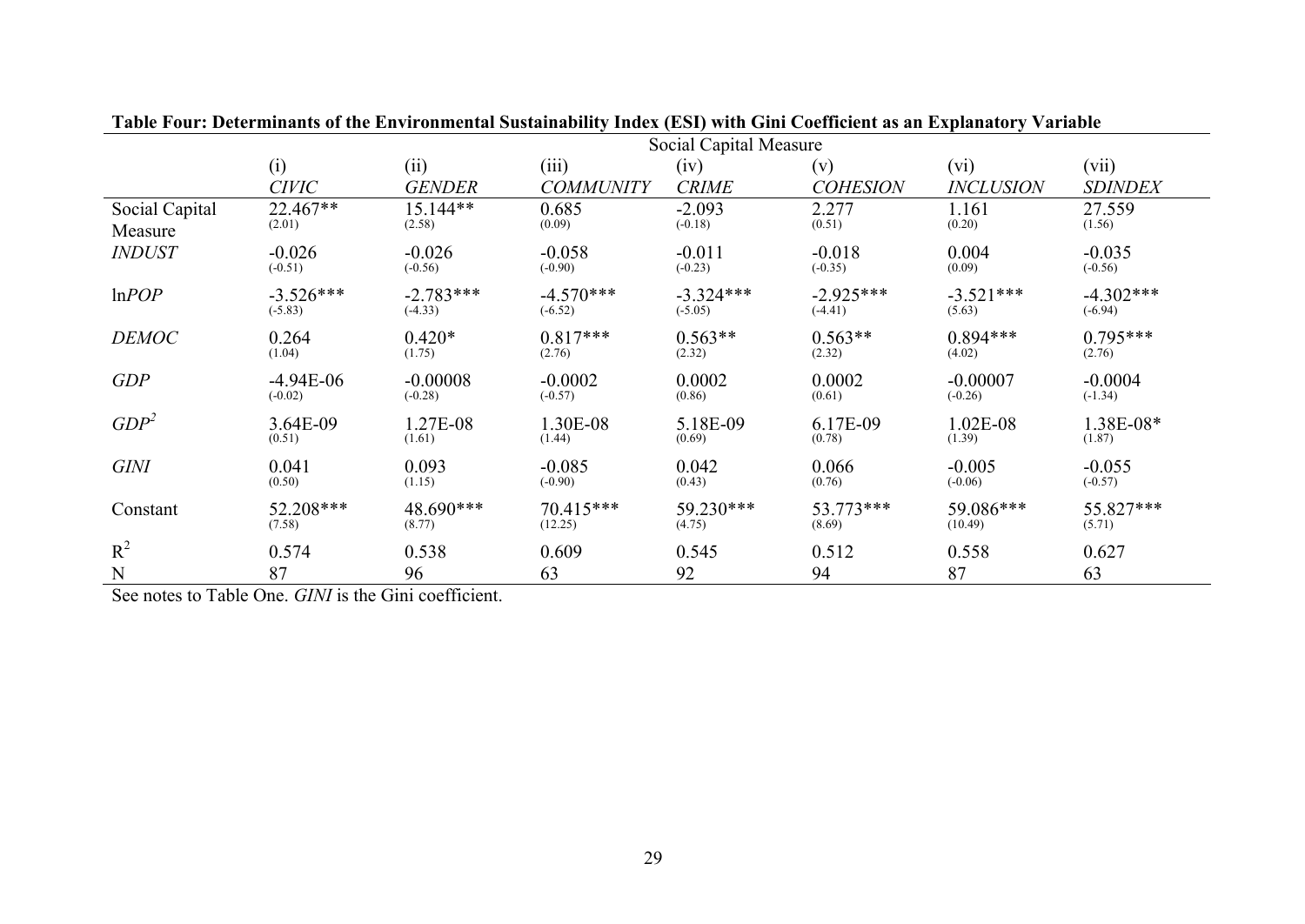# **Appendix: Data Definitions and Sources**

*CIVIC* A composite index measuring the extent to which social practices encourage a more active and critical interaction with political authorities. For this cluster, 31 items have been taken from 8 independent sources, yielding sufficient data to rate 181 separate countries: the average number of items per country rated is 7.7. (Source: Foa, 2008).

- *COHESION* A composite index measuring the extent of social conflicts among ethnic, religious, or other social identity groups. For this cluster, 21 items have been taken from 9 independent sources, yielding sufficient data to rate 159 separate countries: the average number of items per country rated is 11.2. (Source: Foa, 2008).
- *COMMUNITY* A composite index measuring the level of engagement in local associations and networks. For this cluster, 41 items have been taken from 5 independent sources, yielding sufficient data to rate 87 separate countries: the average number of items per country rated is 17.3. (Source: Foa, 2008).
- *CRIME* A composite index measuring the level of general social trust. Included in this subindex are data on citizens' trust in their society, neighbors, and community, together with data on crime victimization and estimates of homicide and other forms of general interpersonal aggression. For this cluster, 41 items have been taken from 11 independent sources, yielding sufficient data to rate 158 separate countries: the average number of items per country rated is 12.9.

30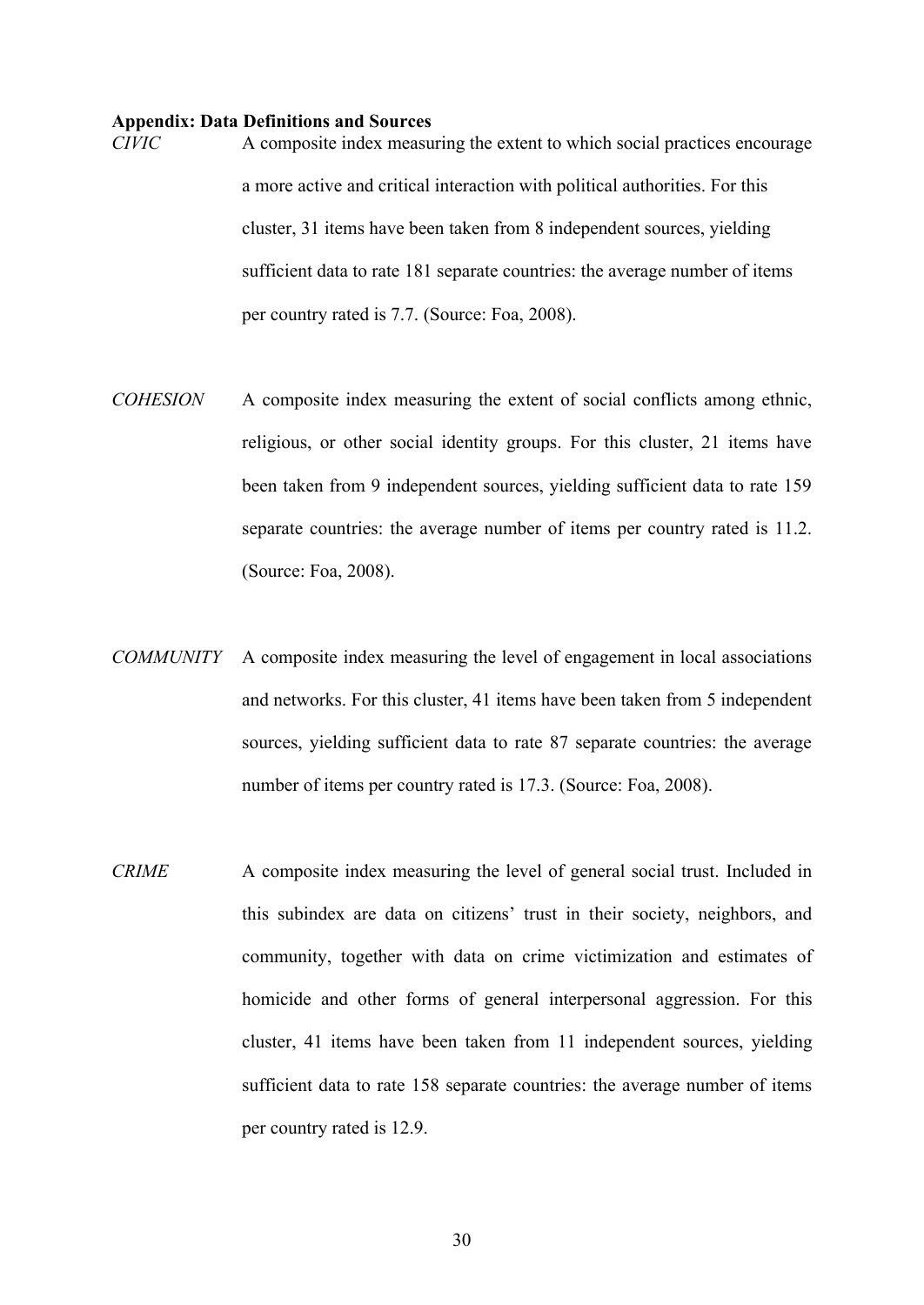- *DEMOC* A measure of institutionalized democracy, understood as three essential, interdependent elements. One is the presence of institutions and procedures through which citizens can express effective preferences about alternative policies and leaders. Second is the existence of institutionalized constraints on the exercise of power by the executive. Third is the guarantee of civil liberties to all citizens in their daily lives and in acts of political participation. Other aspects of plural democracy, such as the rule of law, systems of checks and balances, freedom of the press, and so on are means to, or specific manifestations of, these general principles. The *DEMOC* indicator is an additive eleven-point scale, ranging from 0-10 (Source: Polity IV, 2004).
- *ESI* Environmental Sustainability Index for 2005. The ESI is a composite index of environmental measures compiled by the Centre for International Earth Science Information Network (CIESIN) at Colombia University in collaboration with the World Economic Forum. (Source www.yale.edu/esi/).
- GENDER A composite index measuring the level of discrimination against women. For this cluster, 24 items have been taken from 6 independent sources, yielding sufficient data to rate 185 separate countries: the average number of items per country is 12.5. (Source: Foa, 2008).